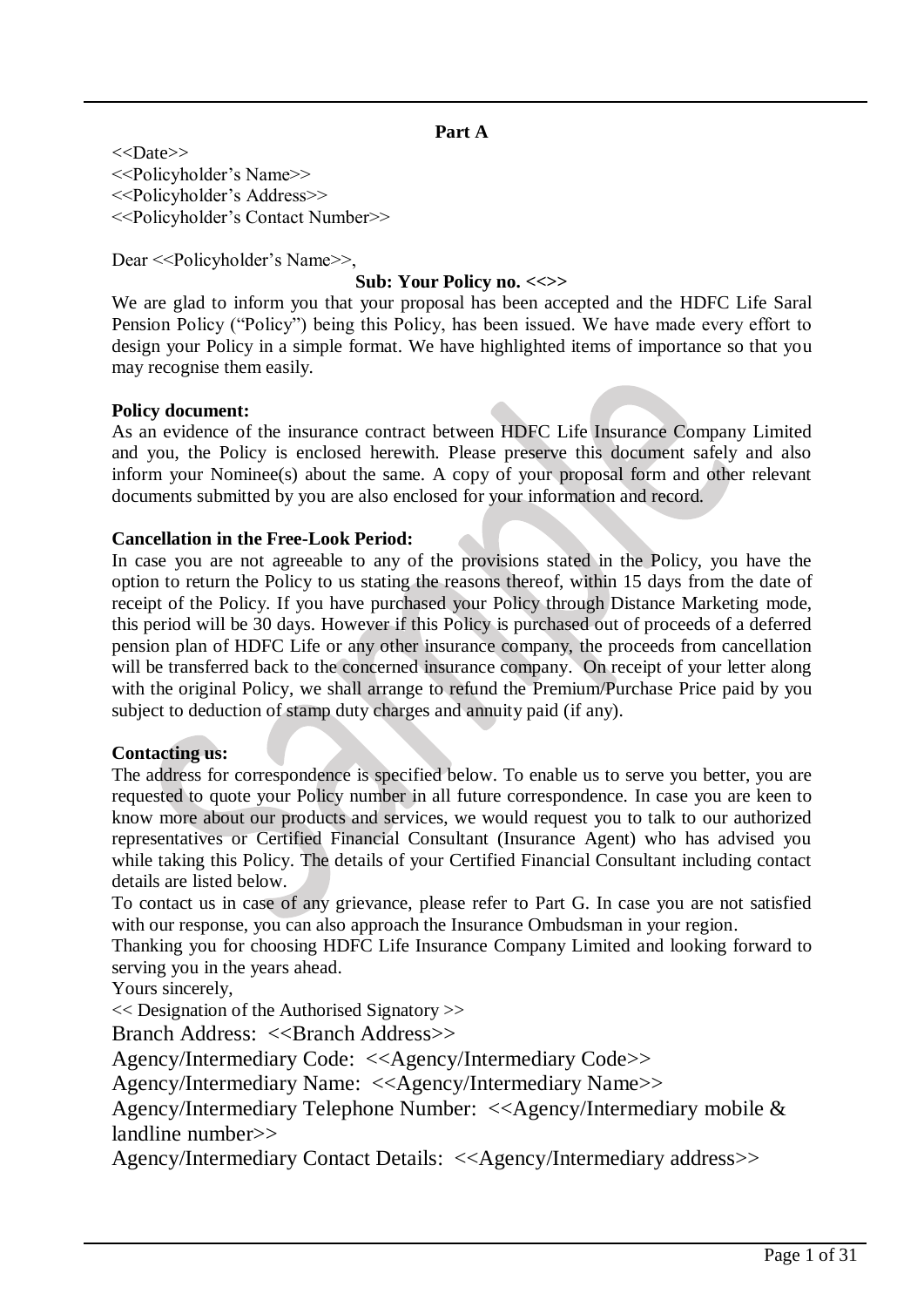Address for Correspondence: HDFC Life Insurance Company Limited, 11<sup>th</sup> Floor Lodha Excelus, Apollo Mills Compound, N.M. Joshi Marg, Mahalaxmi, Mumbai-400011.

Registered Office: Lodha Excelus, 13<sup>th</sup> Floor, Apollo Mills Compound, N. M. Joshi Marg, Mahalaxmi, Mumbai - 400 011.

Call 1860-267-9999(local charges apply).DO NOT prefix any country code e.g. +91 or 00. Available Monday to Saturday from 10am to  $7 \text{pm}$  |Email – [service@hdfclife.com](mailto:service@hdfclife.com) | [NRIservice@hdfclife.com](mailto:NRIservice@hdfclife.com) (For NRI customers only) Visit– [www.hdfclife.com.](http://www.hdfclife.com/) CIN: L65110MH2000PLC128245.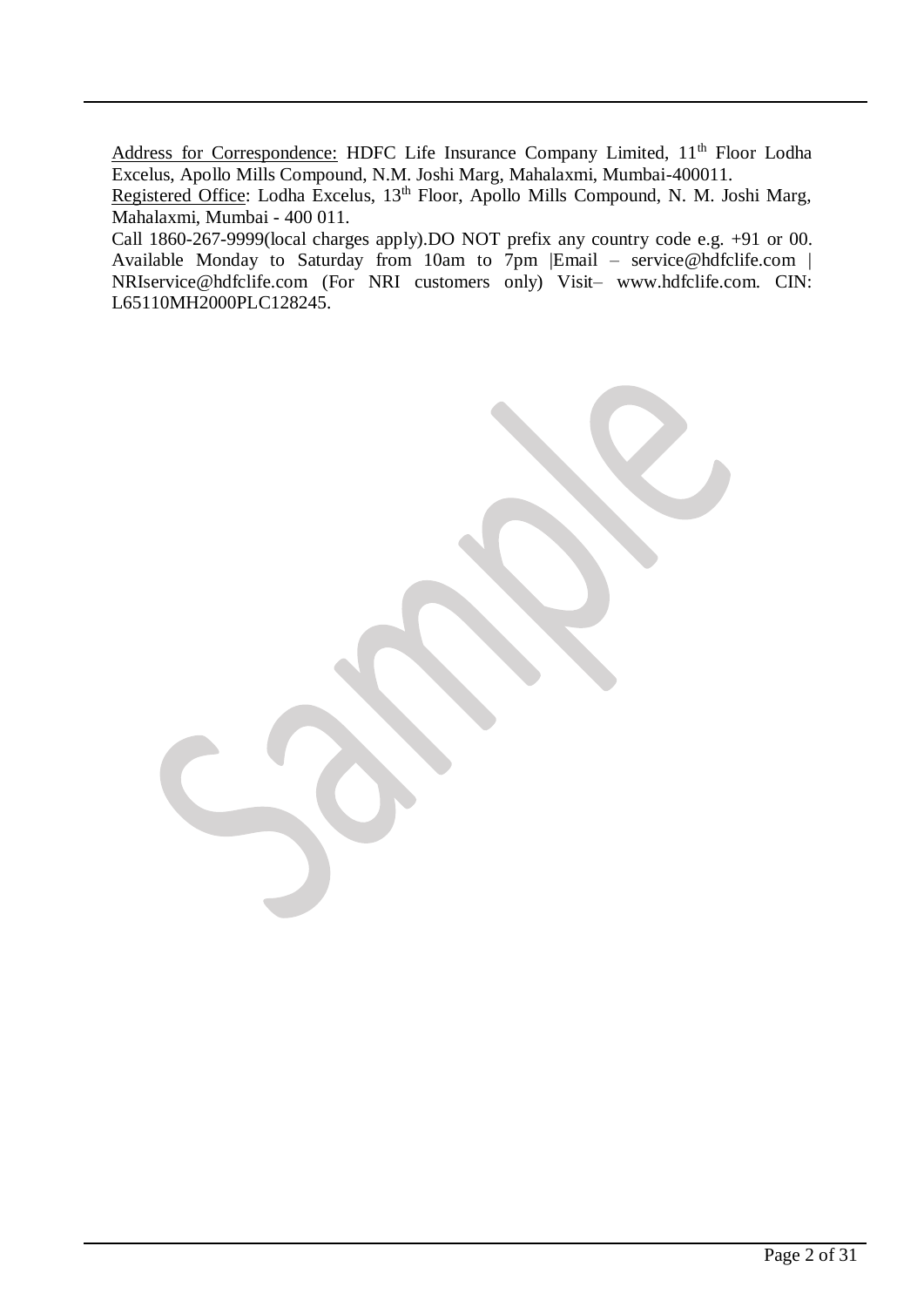## **POLICY DOCUMENT- HDFC Life Saral Pension**

#### **Unique Identification Number: 101N141V01**

Your Policy is a single premium non-participating and non-linked individual immediate annuity policy. This document is the evidence of a contract between HDFC Life Insurance Company Limited and the Policyholder/Annuitant as described in the Policy Schedule given below. This Policy is based on the Proposal made by the within named Policyholder/Annuitant and submitted to the Company along with the required documents, declarations, statements, and other information received by the Company from the Annuitant or on behalf of the Annuitant. This Policy is effective upon receipt and realisation, by the Company, of the consideration payable as Premium/Purchase Price under the Policy. This Policy is written under and will be governed by the applicable laws in force in India and all Premium/Purchase Price and Benefits are expressed and payable in Indian Rupees.

|--|

**Policy number: <<>>**

**Client ID: <<>>**

| <b>Policyholder Details</b>                                                         |                                              |                                   |                            |  |
|-------------------------------------------------------------------------------------|----------------------------------------------|-----------------------------------|----------------------------|--|
| <b>Name</b>                                                                         |                                              | $\iff$                            |                            |  |
| <b>Address</b>                                                                      |                                              | $\iff$                            |                            |  |
| <b>Annuitant Details</b>                                                            |                                              |                                   |                            |  |
| <b>Annuitant Information</b>                                                        |                                              | <b>Annuitant/Primary Annuital</b> | <b>Secondary Annuitant</b> |  |
| <b>Name</b>                                                                         | $\text{}\text{}\text{}\text{}\text{}\text{}$ |                                   | $\iff$                     |  |
| Date of Birth                                                                       |                                              | << dd/mm/yyyy >>                  | << dd/mm/yyyy >>           |  |
| Age on the Date of Risk                                                             |                                              |                                   | $\iff$ years               |  |
| <b>Commencement</b>                                                                 | $\langle \langle \rangle \rangle$ years      |                                   |                            |  |
| <b>Age Admitted</b>                                                                 | $<<$ Yes/No>>                                | $<<$ Yes/No>>                     |                            |  |
| <b>Policy Details</b>                                                               |                                              |                                   |                            |  |
| Date of Commencement of Policy                                                      |                                              | $<<$ Date>>                       |                            |  |
| <b>Date of Risk Commencement</b>                                                    |                                              | $<<$ RCD $>>$                     |                            |  |
| Date of Issue/Inception of Policy                                                   |                                              | << Issue Date>>                   |                            |  |
| <b>Premium/Purchase Price Payment</b>                                               |                                              | $<<$ dd /month $>>$               |                            |  |
| <b>Date</b>                                                                         |                                              |                                   |                            |  |
| <b>Plan Option</b>                                                                  |                                              | $\text{<}\text{>}$                |                            |  |
| <b>Benefits payable on Death</b>                                                    |                                              | $Rs. \ll\gg$                      |                            |  |
| <b>Benefits payable on Surrender due</b>                                            |                                              | $Rs. \ll\gg$                      |                            |  |
| diagnosis of Critical Illness                                                       |                                              |                                   |                            |  |
| <b>Premium/Purchase Price Paid</b>                                                  |                                              | $Rs. \ll\gg\gg$                   |                            |  |
| <b>Frequency of Annuity Payment</b><br><< Annual/Half-yearly/ Quarterly/ Monthly >> |                                              |                                   |                            |  |
| <b>Annuity Amount per Frequency of</b><br>$Rs. < \gg$<br><b>Annuity Payment</b>     |                                              |                                   |                            |  |

The Premium/Purchase Price amount is excluding any tax and levies as applicable leviable on the Premium/Purchase Price. Amount of tax and levies will be charged at actuals as per prevalent rate.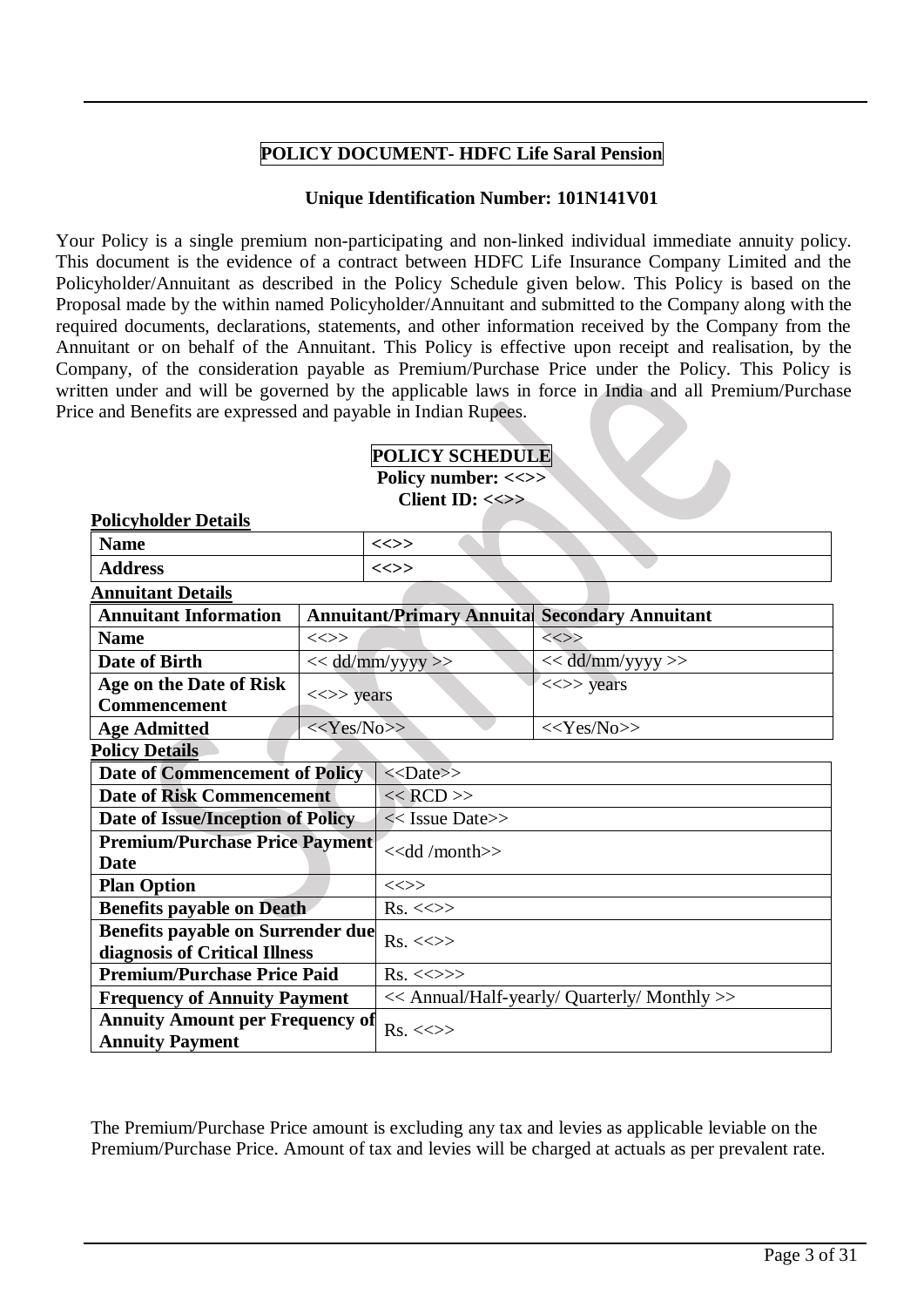# **NOMINATION SCHEDULE**

| <b>Nominee's Name</b>                                                   | $<<$ Nominee-1 $>>$                     | $<<$ Nominee-2 $>>$                     |
|-------------------------------------------------------------------------|-----------------------------------------|-----------------------------------------|
| <b>Nominee's Relationship with</b>                                      | $\iff$                                  |                                         |
| the Life Assured                                                        |                                         | $\ll >>$                                |
| Date of Birth of Nominee                                                | $<<$ dd/mm/yyyy >>                      | $<<$ dd/mm/yyyy >>                      |
| Nominee's Age                                                           | $\langle \langle \rangle \rangle$ years | $\langle \langle \rangle \rangle$ years |
| <b>Nomination Percentage</b>                                            | <<>>96                                  | $\ll >> \%$                             |
| <b>Nominee's Address</b>                                                | $\ll >>$                                | $\iff$                                  |
| <b>Appointee's Name</b><br>(Applicable where the Nominee<br>is a minor) | $\ll >>$                                |                                         |
| Date of Birth of Appointee                                              | $<<$ dd/mm/yyyy $>>$                    |                                         |
| <b>Appointee's Address</b>                                              | <<>>                                    |                                         |

Signed at Mumbai on <<>> For HDFC Life Insurance Company Limited

Authorised Signatory

Note: Kindly note that name of the Company has changed from "HDFC Standard Life Insurance Company Limited" to "HDFC Life Insurance Company Limited"

In case you notice any mistake, you may return the Policy document to us for necessary correction.

### **SPACE FOR ENDORSEMENTS**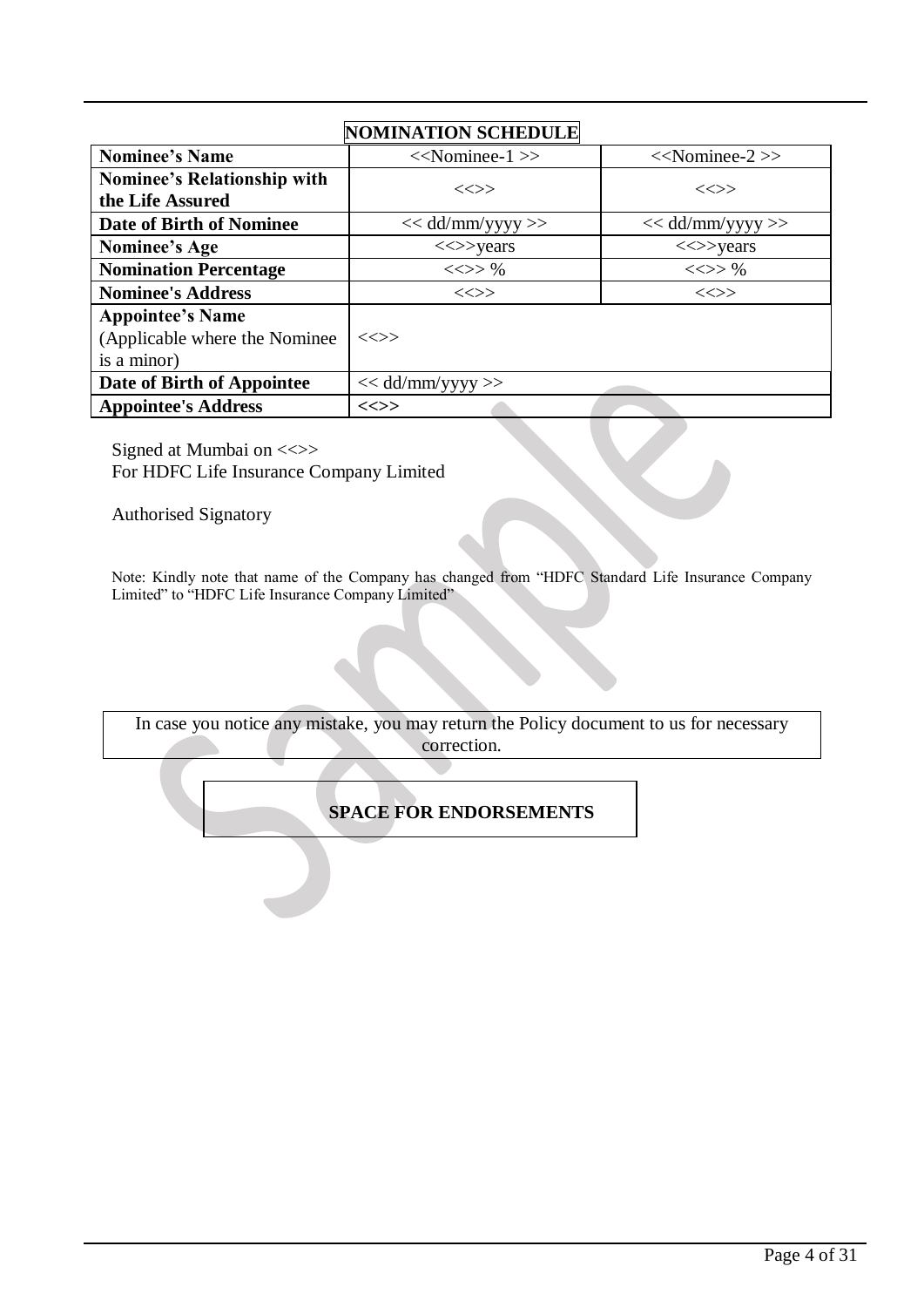### **Part B (Definitions)**

The definitions of terms/words used in the Policy Document are as under:

- 1. Age: Age is the age last birthday of the Annuitant(s) on the date of commencement of the policy.
- 2. Annuitant(s): Annuitant(s) being person(s) on whose life this policy has been taken and who become entitled to receive the annuity benefits as stated in Policy Schedule.
- 3. Annuity : Annuity means a specified amount payable under this policy at specified regular intervals as mentioned in the Schedule and payable as per the specification under the option chosen by the Annuitant as evidenced in the Schedule of the policy. Annuity option once chosen cannot be altered.
- 4. Appointee: Appointee is the person to whom the proceeds/benefits secured under the Policy are payable on behalf of the nominee if the benefit becomes payable to the nominee and nominee is minor (as on the date of claim payment) / dependent person with disability (Divyangjan). Appointee is also the person to whom the proceeds/benefits secured under the Policy are payable on behalf of the dependent person with disability, if dependent person with disability is the Secondary Annuitant.
- 5. Assignee: Assignee is the person to whom the rights and benefits are transferred by virtue of an Assignment.
- 6. Assignment: Assignment is the process of transferring the rights and benefits to an "Assignee". Assignment should be in accordance with the provisions of Section 38 of Insurance Act, 1938 as amended from time to time.
- 7. Assignor: Assignor means the person who transfers the rights of the life insurance policy to the Assignee.
- 8. Beneficiary/Claimant: Beneficiary/Claimant means the person(s)/ entity who is/are entitled to receive benefits under this Policy. The Beneficiary to whom Benefits shall be payable is the Annuitant/Primary Annuitant or surviving named Secondary Annuitant or his Assignee under Section 38 of the Insurance Act, 1938 as amended from time to time or Nominees under Section 39 of the Insurance Act 1938 as amended from time to time or Proved Executors or Administrators or other legal representatives of the Annuitant(s) who should take out representation to his / her estate or limited to the money payable under this policy from any court of any State or territory of the Union of India, as applicable.
- 9. Company means HDFC Life Insurance Company Limited .
- 10. Date of commencement of policy: Date of commencement of policy is the start date of this policy and is also the same as mentioned in the schedule of the policy.
- 11. Date of issuance of policy: Date of issuance of policy means the date as specified in the policy schedule.
- 12. Date of Risk Commencement means the date, as stated in the Policy Schedule, on which the insurance coverage under this Policy commences;
- 13. Death benefit: Death benefit means the benefit, agreed at the commencement of the contract, and means the amount as specified in the policy bond and is payable on death of the annuitant as per the terms and conditions of the policy.
- 14. Discharge form: Discharge form is the form to be filled by Annuitant /Claimant to claim the Surrender/Death benefit under the policy.
- 15. Due Date: Due Date means a fixed date on which the Annuity is due and payable.
- 16. Endorsement: Endorsement means conditions attached/ affixed to this Policy incorporating any amendments or modifications agreed to or issued by the Company.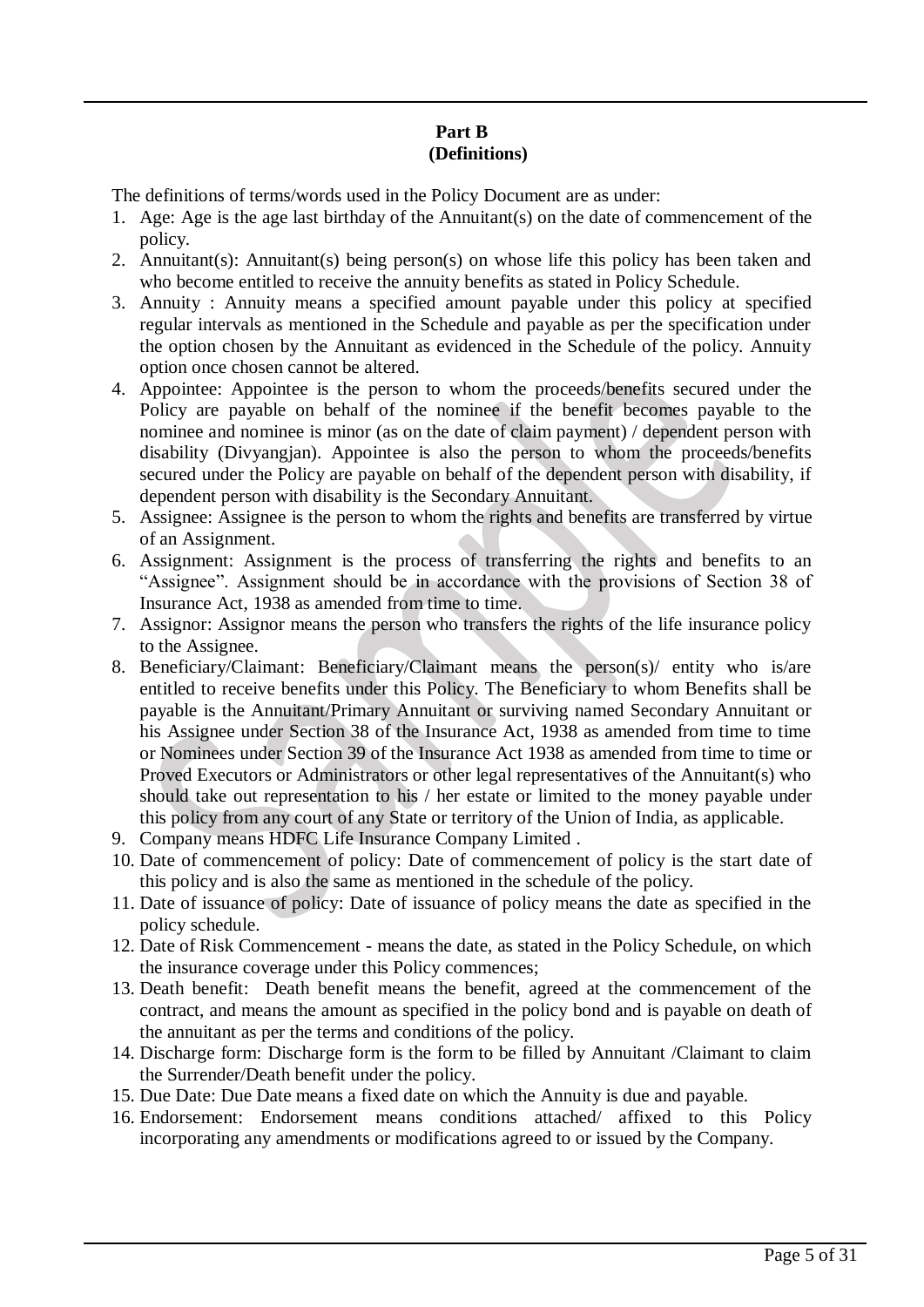- 17. Free Look Period: Free Look Period is the period of 15 days (30 days if the Policy is an electronic policy or is purchased through Distance Marketing where distance marketing means through any means of communication other than in person) from the date of receipt of the Policy Document by the Policyholder to review the terms and conditions of this policy and where the Policyholder disagrees to any of those terms and conditions, he/ she has the option to return this policy as detailed in Condition 5 of Part D of this Policy Document.
- 18. IRDAI means Insurance Regulatory and Development Authority of India earlier called as Insurance Regulatory and Development Authority (IRDA).
- 19. Joint Life annuity refers to an annuity policy taken jointly on the lives of Primary Annuitant and Secondary Annuitant, where spousal relationship exists.
- 20. Loan: Loan is the interest bearing repayable amount granted by the Company against the Surrender Value payable to the Policyholder.
- 21. Medical Practitioner: Medical Practitioner means a person who holds a valid registration from the Medical Council of any State or Medical Council of India or Council for Indian Medicine set up by the Government of India or a State Government and is thereby entitled to practice medicine within its jurisdiction; and is acting within its scope and jurisdiction of license. The Medical Practitioner should not be: (a) the Annuitant himself/ herself or an agent of the Annuitant, (b) Insurance Agent, business partner(s) or employer/employee of the Annuitant, or (c) a family member of the Annuitant.
- 22. Minor: Minor is a person who has not completed 18 years of age.
- 23. Mode refers to the frequency of Annuity payment as chosen by the Annuitant from the available modes of annuity i.e. yearly, half-yearly, quarterly, and monthly. The Annuity shall be payable in arrears i.e. the annuity payment shall commence after 1 year, 6 months, 3 months and 1 month from the Date of Commencement of Policy depending on whether the mode of annuity payment is Yearly, Half yearly, Quarterly and Monthly respectively.
- 24. Nomination: Nomination is the process of nominating a person(s) in accordance with provisions of Section 39 of the Insurance Act, 1938 as amended from time to time.
- 25. Nominee(s) means the person(s) nominated by the Policyholder (who is also the Annuitant) under this Policy and who is(are) authorised to receive the claim benefit payable under this Policy on the death of the annuitant / primary annuitant / secondary annuitant, wherever applicable as per the annuity option chosen.
- 26. Policy/ Policy Document means this document along with endorsements, if any, issued by the Company which evidences the contract of Insurance between the Policyholder and the Company.
- 27. Policyholder: Policyholder is the legal owner of this policy who is also the Annuitant. Primary Annuitant (applicable under Joint Life Annuity Option) shall be considered as the Policyholder and on death of the Primary Annuitant, the Secondary Annuitant shall be considered as the Policyholder.
- 28. Primary Annuitant: Primary Annuitant (applicable under Joint Life Annuity Option) is the person on whose life this policy has been taken and who is entitled to receive the annuity benefits as stated in Policy Schedule. For joint life annuity option under this policy, the word, "annuitant" is used for "primary annuitant".
- 29. Purchase Price or Premium is the amount paid by the Policyholder as mentioned in the schedule of this Policy Document to secure the benefits under the policy. The term Purchase Price and the Premium are used interchangeably in this Policy Document. Purchase Price / Premium does not include any taxes which are payable separately.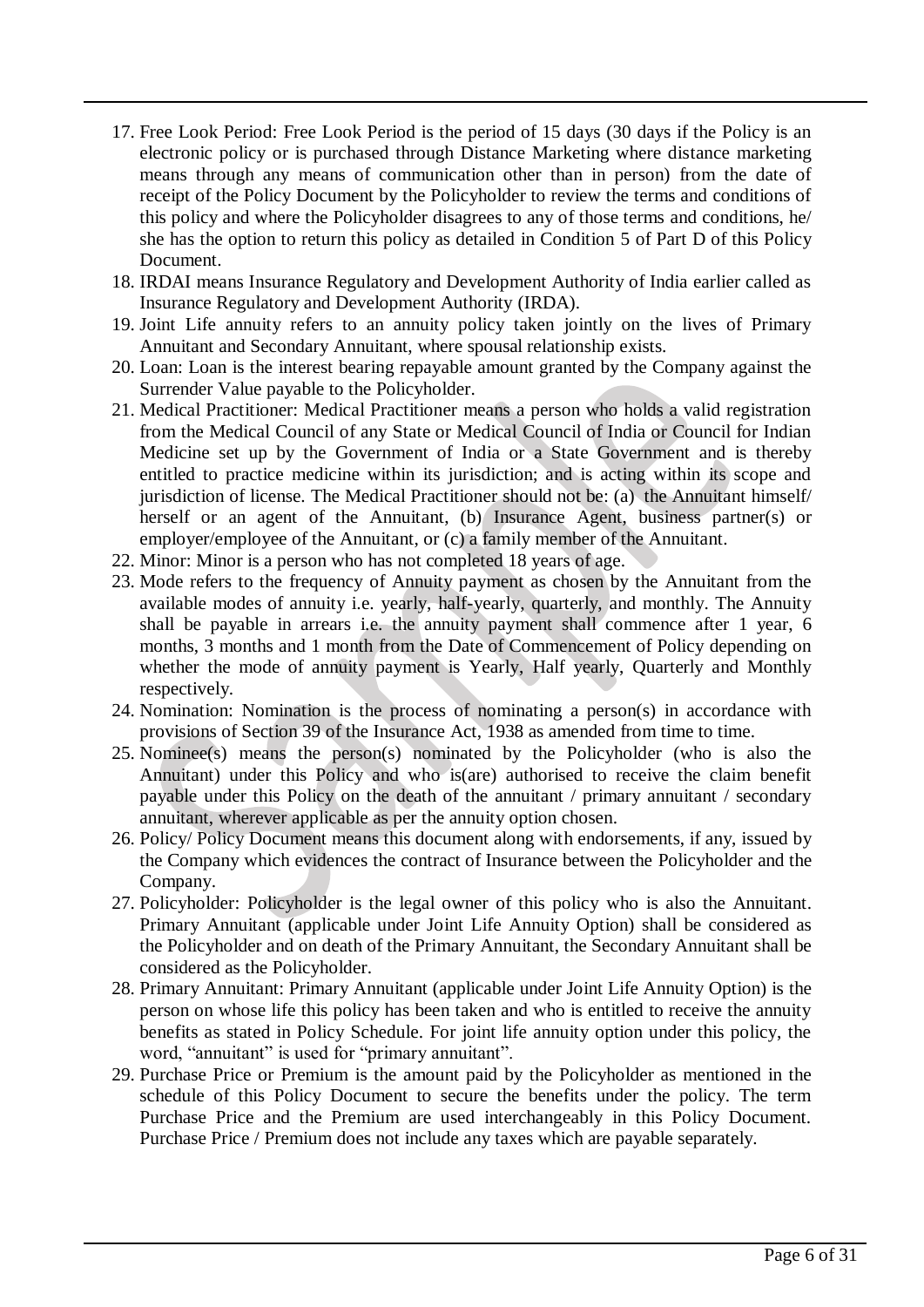- 30. Schedule: Schedule is the part of policy document that gives the specific details of this policy.
- 31. Secondary Annuitant (applicable under joint life Annuity Option) is the person entitled to receive the annuity payment, in the event of death of the Primary Annuitant.
- 32. Surrender means complete withdrawal / termination of the entire Policy.
- 33. Surrender Value means an amount, if any, that becomes payable in case of surrender in accordance with the terms and conditions of this policy.
- 34. UIN means the Unique Identification Number allotted to this Plan by the IRDAI.

#### **Part C (Benefits)**

The following benefits are payable under the policy:

## **1. Benefits payable on Survival or on Death:**

The benefits payable are as under:

| <b>Annuity Option</b>                                                                                                             | <b>Single / Joint Life</b> | <b>Benefit Payable on</b>                                                                                                                                                        | Benefit payable on                                                                                                                                                                                                                                                                                                                                      |
|-----------------------------------------------------------------------------------------------------------------------------------|----------------------------|----------------------------------------------------------------------------------------------------------------------------------------------------------------------------------|---------------------------------------------------------------------------------------------------------------------------------------------------------------------------------------------------------------------------------------------------------------------------------------------------------------------------------------------------------|
|                                                                                                                                   |                            | survival                                                                                                                                                                         | death                                                                                                                                                                                                                                                                                                                                                   |
| Life Annuity with<br>Return of 100% of<br><b>Purchase Price</b>                                                                   | Single life                | <b>Annuity Payments</b><br>will be made in<br>arrears for as long as<br>Annuitant is alive, as<br>per the chosen mode<br>of annuity payment                                      | On death of the<br>Annuitant, the annuity<br>payment shall cease<br>immediately. The<br><b>Purchase Price shall</b><br>be payable to<br>nominee(s) / legal<br>heirs                                                                                                                                                                                     |
| Joint Life Last<br><b>Survivor Annuity with</b><br>Return of 100% of<br>Purchase Price (ROP)<br>on death of the last<br>survivor. | Joint Life                 | Annuity will be paid<br>in arrears for as long<br>as the Primary<br>Annuitant and/or<br><b>Secondary Annuitant</b><br>is alive, as per the<br>chosen mode of<br>annuity payment. | On first death (of<br>either of the covered<br>lives): $100\%$ of the<br>annuity amount shall<br>continue to be paid as<br>long as one of the<br>Annuitants is alive.<br>On death of the last<br>survivor: The annuity<br>payments will cease<br>immediately. The<br><b>Purchase Price shall</b><br>be payable to the<br>Nominee(s) $/$ legal<br>heirs. |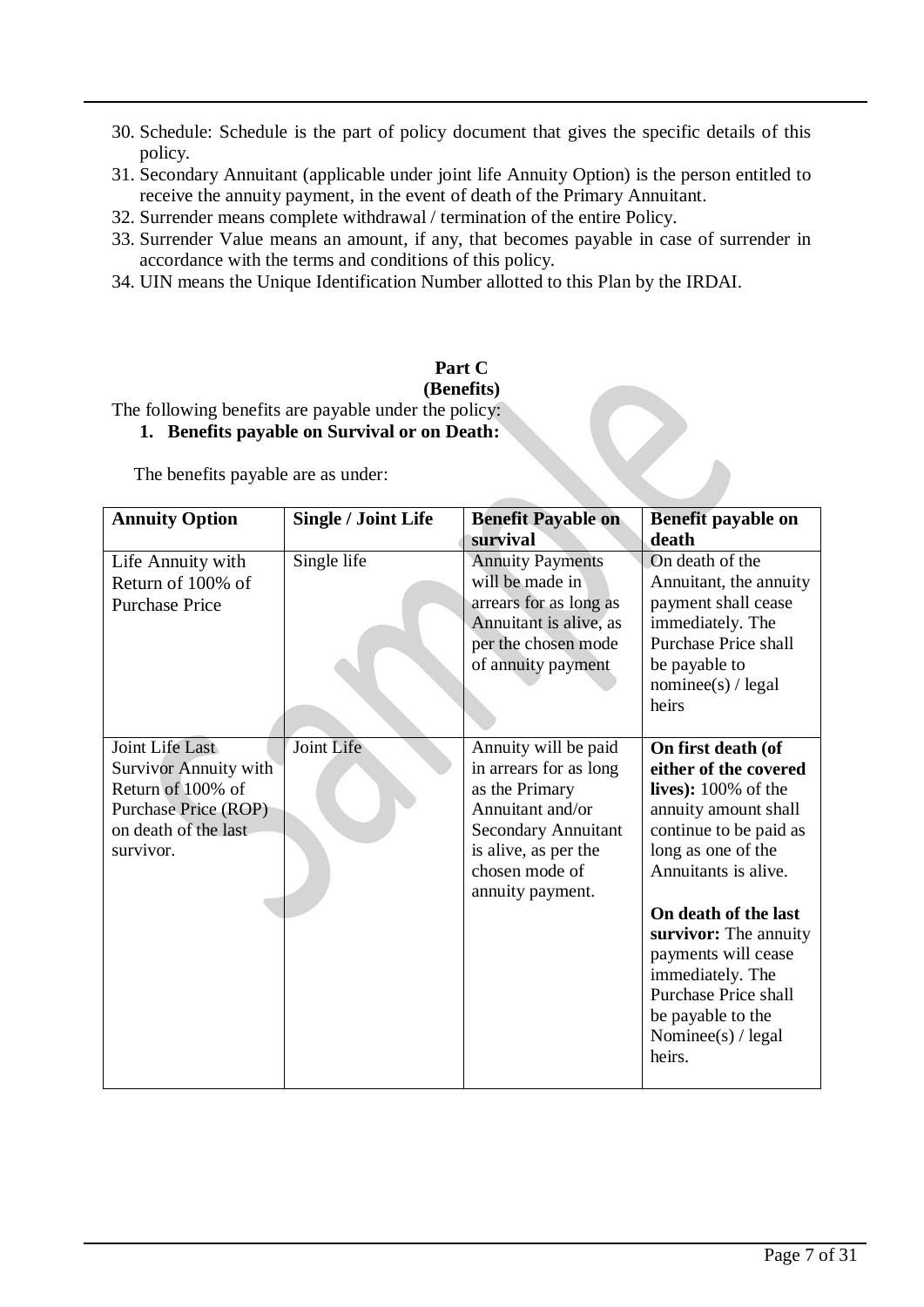### **2. Maturity Benefit: There is no maturity benefit under this policy.**

#### **Part D (Policy Servicing Aspects)**

1. Proof of Age: The Purchase Price having been calculated on the age of the Annuitant(s) as declared in the Proposal Form, in case the age is found different (lower/higher) than such age, without prejudice to the Company's other rights and remedies, including those under the Insurance Act, 1938, as amended from time to time the following action shall be taken:

(a) If the Annuitant's correct age is found to be different from the age declared in the Proposal Form, the Annuity payments payable under the Policy shall be altered corresponding to the correct age of the Annuitant from the next Annuity due date and the total of the excess paid, if any, due to difference between the original Annuity amounts paid and the corrected Annuity, from the commencement of the Policy up to the date of such excess payment, shall be paid to the Company with interest at such rate as fixed by the Company from time to time. The difference arising out of incorrect annuities paid in the past along with interest shall be collected from the Annuitant or would be adjusted from the following Annuity payments.

(b) If the correct age is such as would have made the Annuitant uninsurable under this Policy, then this Policy shall be cancelled and the Purchase Price paid may be refunded after deducting the charges for stamp duty, taxes and Annuity paid (if any).

- 2. Forfeiture in certain events: In case any condition herein contained or endorsed hereon shall be contravened, or in case it shall hereafter appear that any untrue or incorrect averment is contained in the proposal and declaration herein mentioned, or in the statements referred to therein, have not been truly and fairly stated or that any material information has been withheld, then and in every such case this Policy shall be void and all claims to any benefit in virtue of this Policy shall be subject to the provisions of Section 45 of the Insurance Act, 1938 as amended from time to time.
- 3. Surrender: The Policy may be surrendered any time after six months from the date of commencement, if the Annuitant / Primary Annuitant /Secondary Annuitant, or spouse or any of the children of the Annuitant is diagnosed as suffering from any of the critical illnesses as defined Annexure IV to the Policy document, based on the documents produced to the satisfaction of the medical examiner of the Company. On approval of the surrender, 95% of the Purchase Price shall be paid to the Annuitant, subject to deduction of any outstanding loan amount and loan interest, if any. Under joint life option, in case of surrender after the death of annuitant, surrender value will be paid to the spouse. On payment of the surrender value, the policy stands terminated with no future benefits payable. For the purpose of surrender value calculation, the Purchase Price excludes taxes, if any. Any change in the surrender value calculation method shall be applicable only after prior approval of IRDAI.
- 4. Loan: Loan can be availed any time after six months from the date of commencement of the policy. Maximum amount of loan that can be granted under the Policy shall be such that the effective annual interest amount payable on loan does not exceed 50% of the annual Annuity amount payable under the Policy. Under joint life option, the loan can be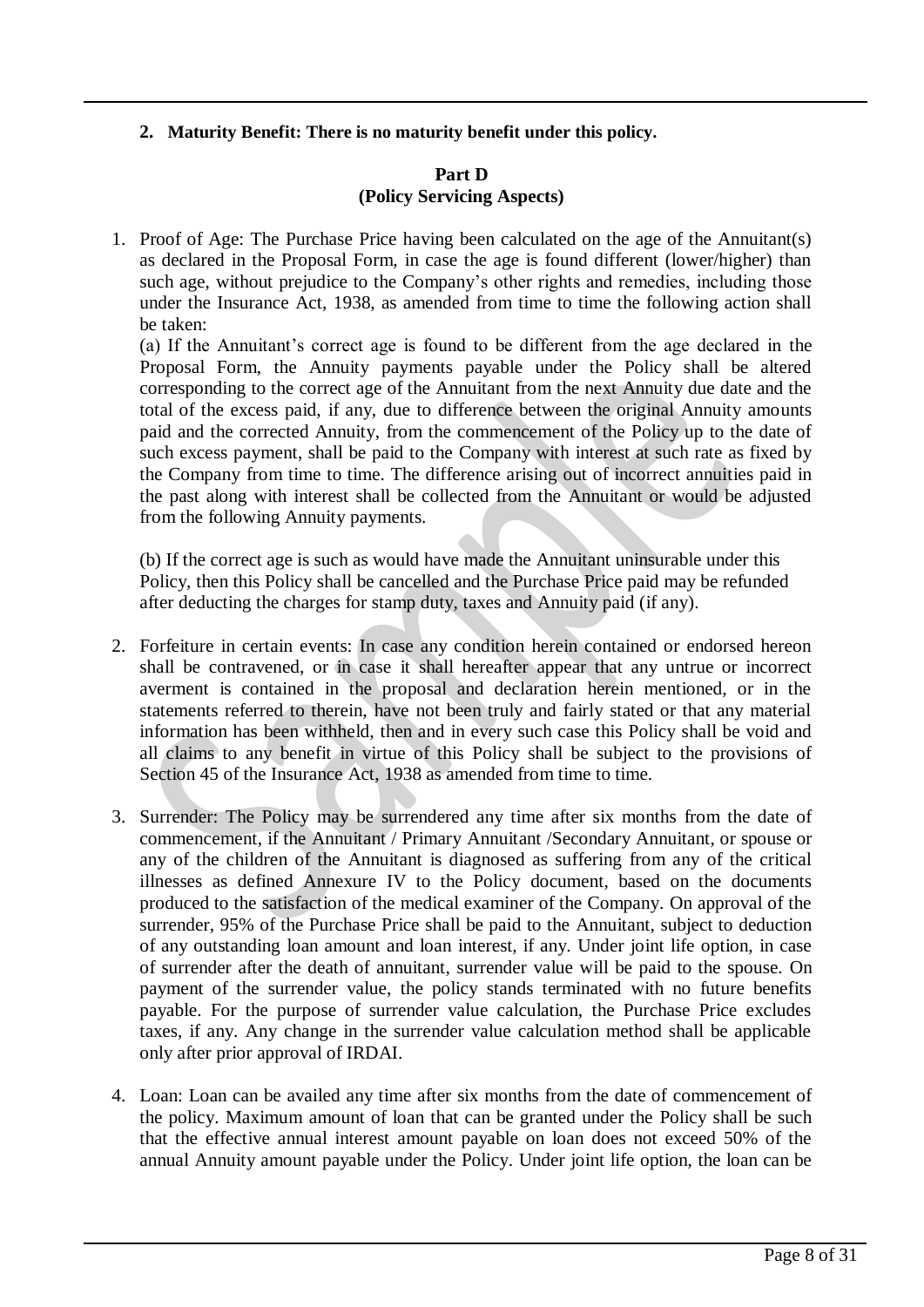availed by the Primary Annuitant and on death of the Primary Annuitant, it can be availed by the Secondary Annuitant.

a) The interest on loan shall be at 10-year G-Sec rate as at 1st April of the relevant financial year, as published by M/s. FBIL, plus not more than 200 bps and shall be applicable for all loans granted during the period of twelve months, beginning 1st May of the relevant financial year. The current interest rate on loan is 8.50% p.a.

b) The loan interest will be recovered from the Annuity amount payable under the Policy. The loan interest will accrue as per the frequency of Annuity payment under the Policy and it will be due on the date of Annuity. The loan outstanding shall be recovered from the claim proceeds under the Policy. However, the Annuitant has the flexibility to repay the loan principal at any time during the currency of the Annuity payments.

5. Free Look Period:

a) This is an option to review the Policy following receipt of Policy Document. The Policyholder has a free look period of 15 days (30 days in case of electronic policies and policies obtained through distance mode) from the date of receipt of the Policy document, to review the terms and conditions of the Policy and where the Policyholder disagrees to any of those terms and conditions, the Policyholder has the option to return the Policy to the Company for cancellation, stating the reasons for his objection. Then the Policyholder shall be entitled to a refund of the premium subject only to a deduction of stamp duty charges and annuity paid, if any.

b) The treatment of the Policy shall be as follows:

(i) for standalone immediate Annuity policies: the proceeds from cancellation shall be returned to the Policyholder.

(ii) If this Policy is purchased out of proceeds of a deferred pension plan of the Company or any other insurance company: The proceeds from cancellation will be transferred back to the concerned insurance company.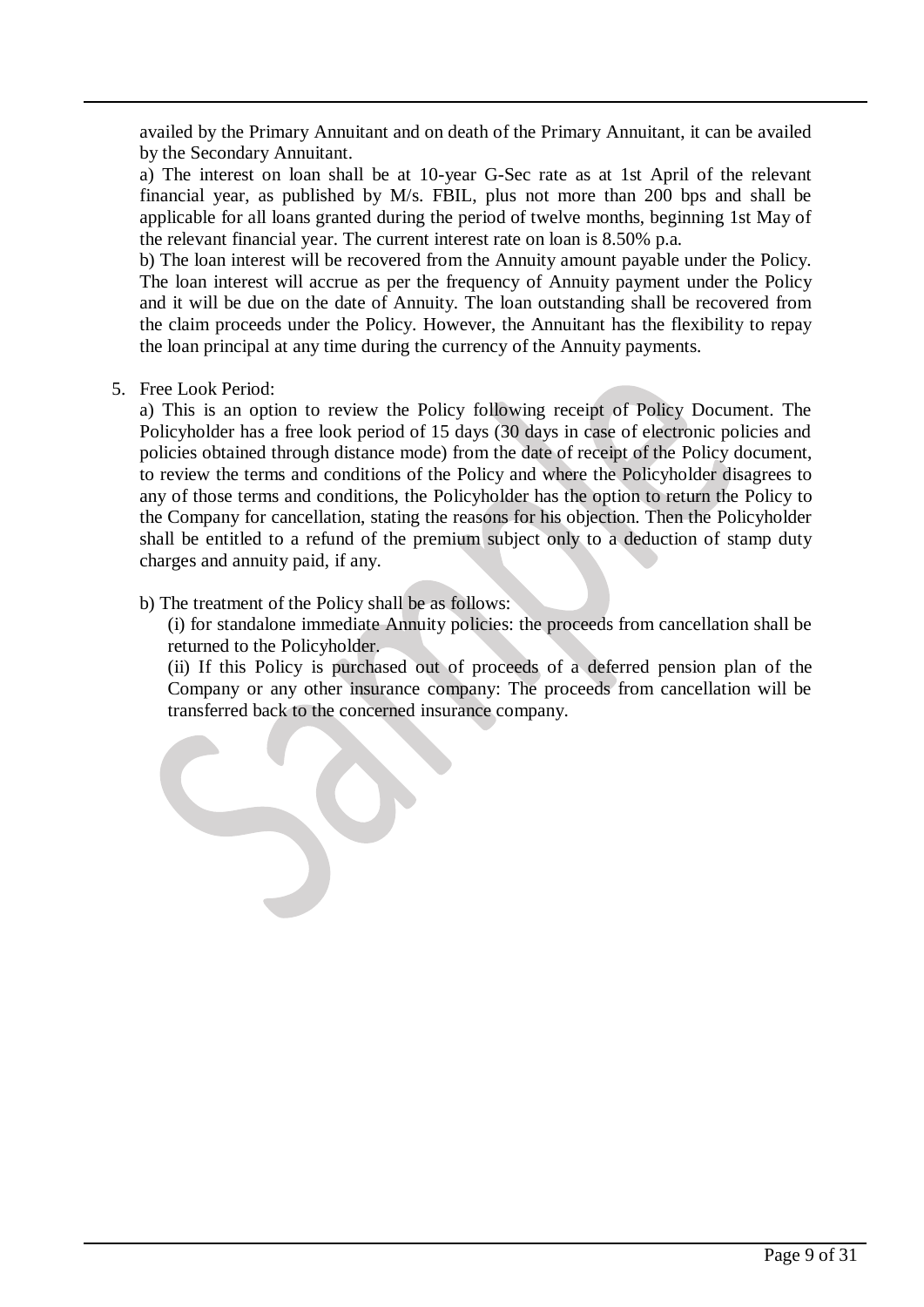**Part E (Charges)**

**1. Additional Servicing Charges** 

Not applicable

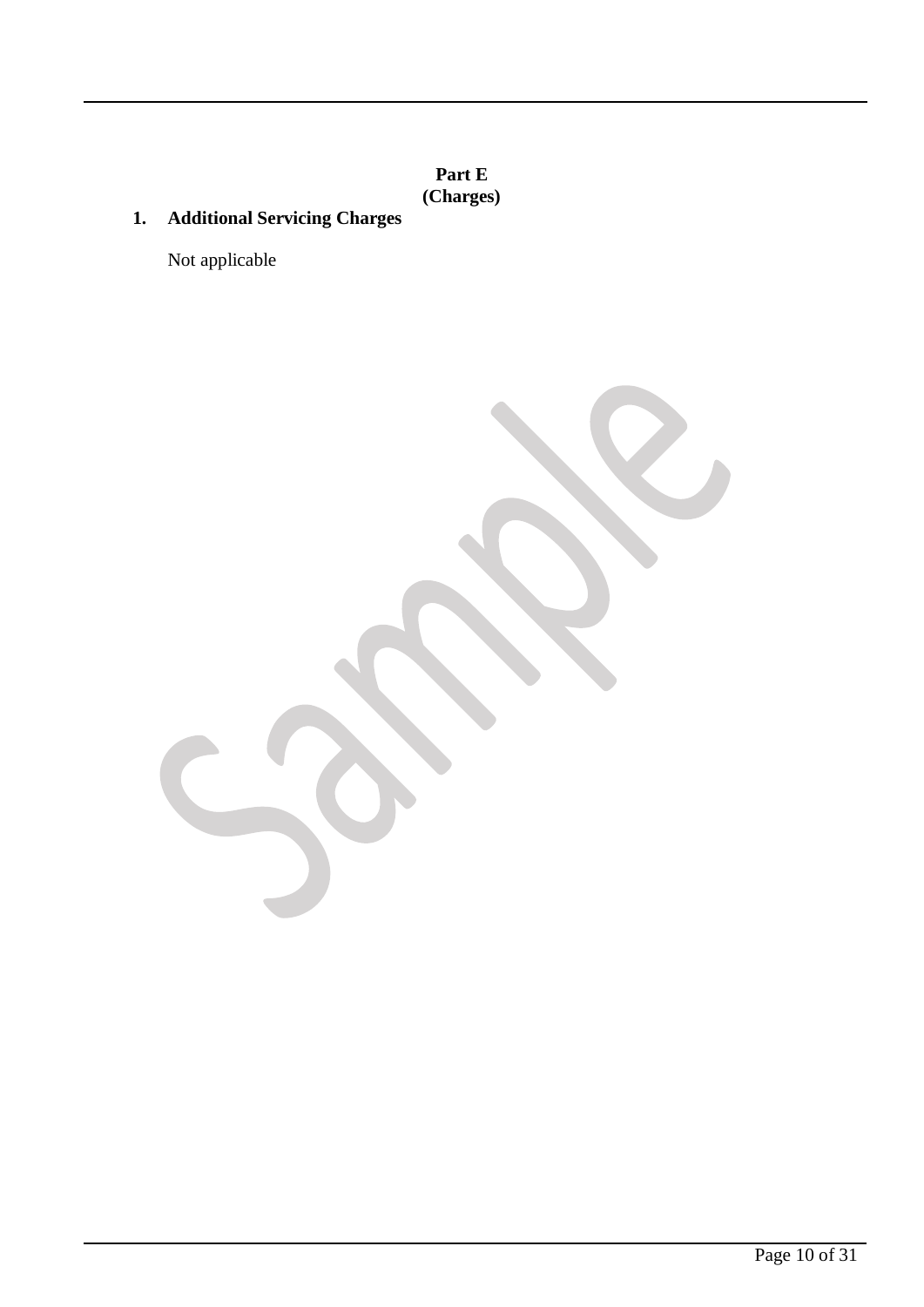### **Part F (General Terms & Conditions)**

- 1. Assignment: Assignment is allowed under this plan as per section 38 of the Insurance Act, 1938, as amended from time to time. The current provisions of Section 38 are contained in Annexure-1 of this Policy Document. The notice of assignment should be submitted for registration to the office of the Company, where the policy is serviced.
- 2. Nomination: Nomination is allowed as per Section 39 of the Insurance Act, 1938, as amended from time to time. The current provisions of Section 39 are contained in Annexure-2 of this Policy Document. The notice of nomination or change of nomination should be submitted for registration to the office of the Company, where the policy is serviced. In registering nomination the Company does not accept any responsibility or express any opinion as to its validity or legal effect.
- 3. Section 45 of the Insurance Act 1938: The provisions of Section 45 of the Insurance Act 1938, as amended from time to time, shall be applicable. The current provisions are contained in Annexure- III of this Policy Document.
- 4. Taxes:

(a) Statutory Taxes, if any, imposed on such insurance plans by the Government of India or any other constitutional tax Authority of India shall be as per the Tax laws and the rate of tax as applicable from time to time.

(b) The amount of any applicable taxes payable as per the prevailing rates, shall be payable by the Policyholder on the premium payable under the Policy, which shall be collected separately in addition to the premium payable by the Policyholder. The amount of tax paid shall not be considered for the calculation of benefits payable under the Policy.

5. Normal requirements for benefit payable:

(a) For annuities in payment: The Existence Certificate in the format prescribed by the Company is to be submitted by the Annuitant / Primary Annuitant / Secondary Annuitant as and when required by the Company. In case of Joint Life Last Survivor Annuity with Return of 100% of Purchase Price on death of the last survivor, after the death of the Primary Annuitant, the Existence Certificate of the surviving Secondary Annuitant will be required. The Annuity payments shall be released only on receipt of the Existence Certificate.

(b) On death of the Annuitant(s): The normal documents which the claimants shall submit while lodging the claim in case of death of the Annuitant / Primary Annuitant / Secondary Annuitant shall be the claim form, as prescribed by the Company, accompanied with original policy document, NEFT mandate from the claimant for direct credit of the claim amount to the bank account, proof of title, proof of death, whichever is applicable, to the satisfaction of the Company. If the age is not admitted under the Policy, the proof of age of the Annuitant shall also be submitted. Intimation of death along with death certificate must be notified within 90 days from the date of death, in writing to the office of the Company where the policy is serviced for any claim to be admissible. However, delay in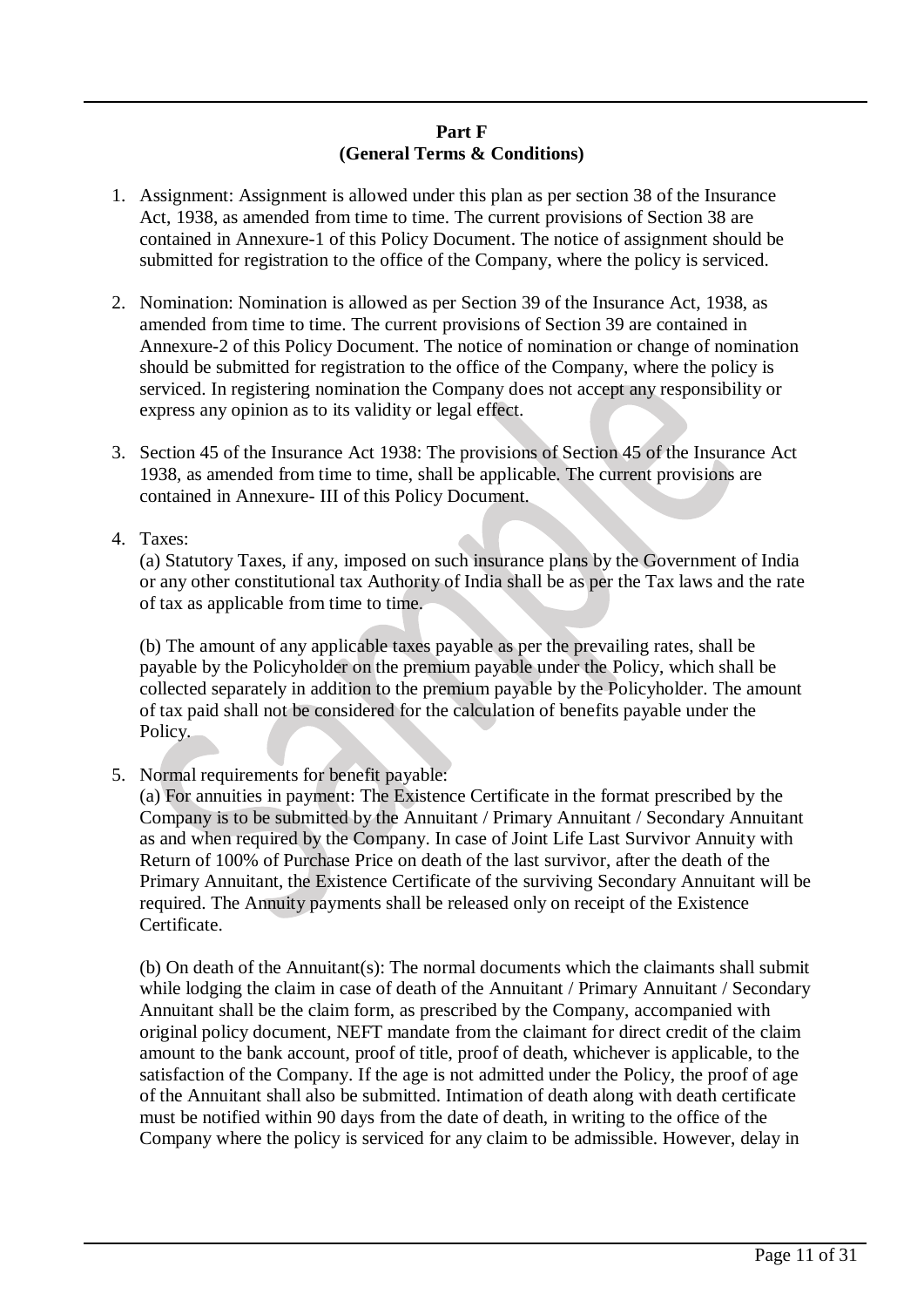intimation of the genuine claim by the claimant, may be condoned by the Company, on merit and where delay is proved to be for reasons beyond his/her control.

(c) On Surrender: In case of surrender of a policy, the Annuitant shall submit the discharge form along with the original policy document, evidence of Critical Illnesses as per Annexure IV to the Policy document, NEFT mandate from the claimant for direct credit of the claim amount to the bank account besides proof of age, if the age is not admitted earlier. In addition to above, any requirement mandated under any statutory provision or as may be required as per law shall also be required to be submitted.

6. Legislative Changes:

(a) The Terms and conditions under this policy are subject to variation in accordance with the relevant Legislation & Regulations.

7. Issuance of duplicate Policy:

(a) The Policyholder can make an application for duplicate Policy upon loss of policy document. No additional charges will be applicable for issuance of the duplicate Policy.

## 8. Jurisdiction:

(a) The Policy shall be governed by the laws of India and the Indian Courts shall have jurisdiction to settle any disputes arising under the Policy.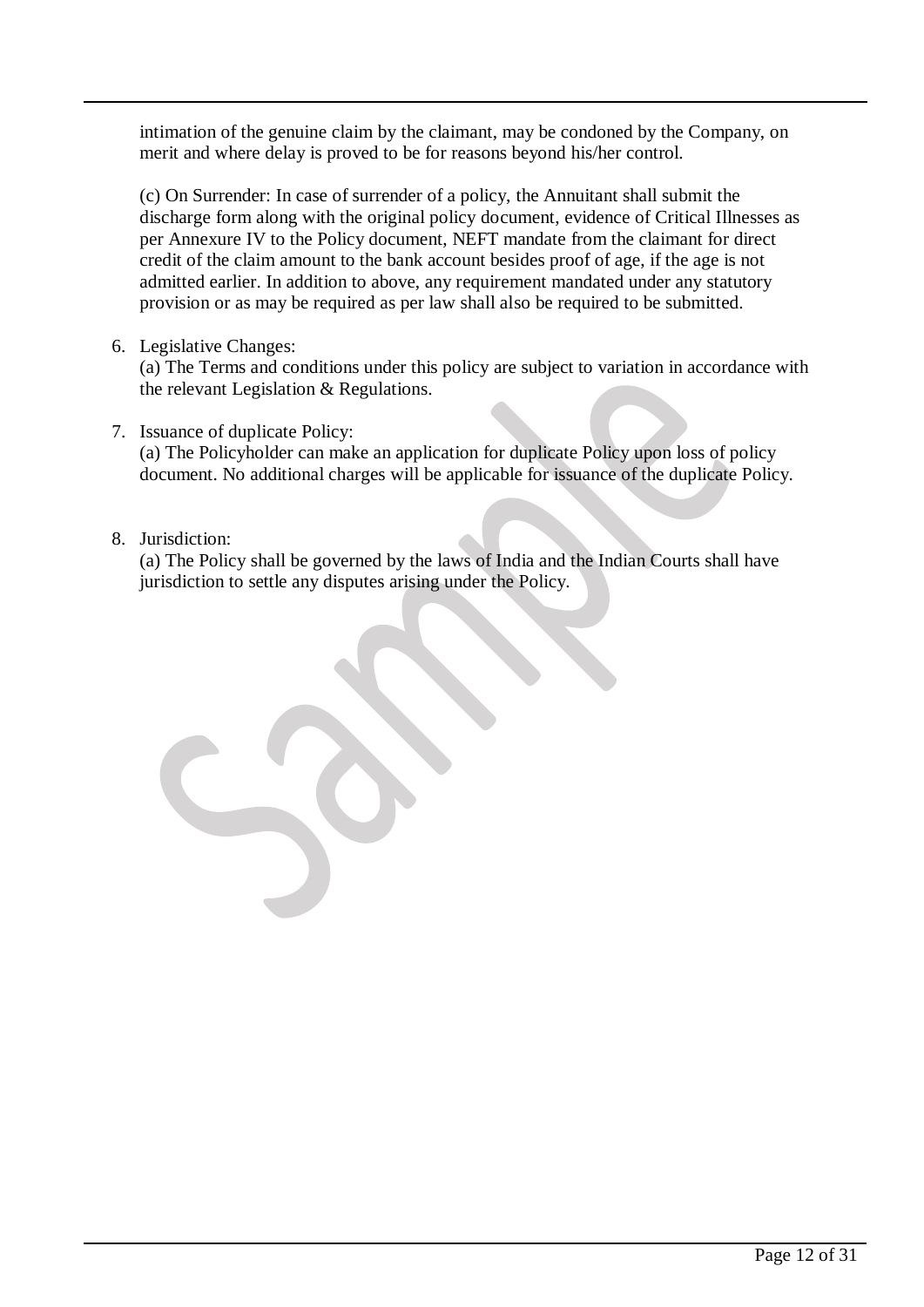#### **Part G**

#### **1) Grievance Redressal Mechanism:**

(i) The customer can contact us on the below mentioned address or at any of our branches in case of any complaint/ grievance: Grievance Redressal Officer

HDFC Life Insurance Company Limited

11th Floor, Lodha Excelus, Apollo Mills Compound,

N. M. Joshi Marg, Mahalaxmi, Mumbai, Maharashtra - 400011

Helpline number: 18602679999 (Local charges apply)

E-mail: [service@hdfclife.com](mailto:service@hdfclife.com)

- (ii) All grievances (Service and sales) received by the Company will be responded to within the prescribed regulatory Turn Around Time (TAT) of 15 days.
- (iii)Written request or email from the registered email id is mandatory.
- (iv) If required, we will investigate the complaints by taking inputs from the customer over the telephone or through personal meetings.
- (v) We will issue an acknowledgement letter to the customer within 3 working days of the receipt of complaint.
- (vi)The acknowledgement that is sent to the customer has the details of the complaint number, the Policy number and the Grievance Redressal Officer's name who will be handling the complaint of the customer.
- (vii) If the customer's complaint is addressed within 3 days, the resolution communication will also act as the acknowledgment of the complaint.
- (viii) The final letter of resolution will offer redressal or rejection of the complaint along with the appropriate reason for the same.
	- (ix) In case the customer is not satisfied with the decision sent to him or her, he or she may contact our Grievance Redressal Officer within 8 weeks of the receipt of the communication at any of the touch points mentioned in the document, failing which, we will consider the complaint to be satisfactorily resolved.
	- (x) The following is the escalation matrix in case there is no response within the prescribed timelines or if you are not satisfied with the response. The number of days specified in the below- mentioned escalation matrix will be applicable from the date of escalation.

| <b>Level</b>                                          | <b>Designation</b>                                      | <b>Response Time</b> |
|-------------------------------------------------------|---------------------------------------------------------|----------------------|
| 1st Level                                             | Associate Vice President –<br><b>Customer Relations</b> | 10 working days      |
| 2nd Level (for response not<br>received from Level 1) | Sr. Vice President -<br><b>Customer Relations</b>       | 7 working days       |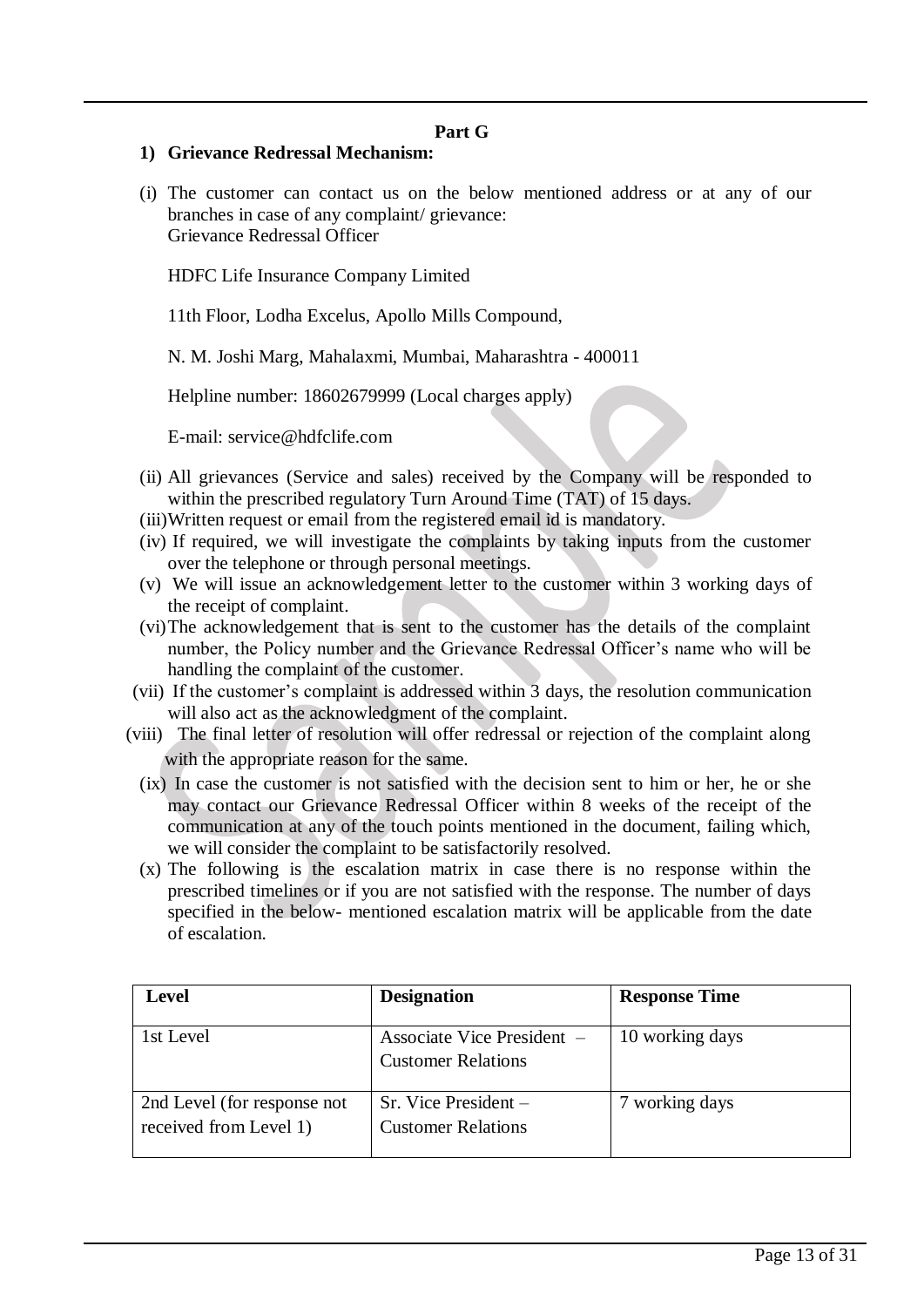You are requested to follow the aforementioned matrix to receive satisfactory response from us.

**2)** Grievance Redressal Mechanism of IRDAI:

In case the Policyholder is not satisfied with the response or does not receive a response from the Company within 15 days, then the customer may approach the Grievance Cell of the IRDAI through any of the following modes:

i. Calling Toll Free Number 155255 / 18004254732 (i.e. IRDAI Grievance Call Centre)

ii. Sending an email to complaints@irdai.gov.in

iii. Register the complaint online at http://www.igms.irda.gov.in

iv. Address for sending the complaint through courier / letter: Consumer Affairs Department, Insurance Regulatory and Development Authority of India, Survey No.115/1, Financial District, Nanakramguda, Gachibowli, Hyderabad-500032, Telangana.

3. Ombudsman:

In the event Policyholder is dissatisfied with the response provided by the Company, the Policyholderu may approach the Insurance Ombudsman in his/herregion. The details of the existing offices of the Insurance Ombudsman are provided below. You are requested to refer to the IRDAI website at "www.irdai.gov.in" for the updated details.

| Office of the Ombudsman | <b>Contact Details</b>           | Areas of Jurisdiction     |  |
|-------------------------|----------------------------------|---------------------------|--|
| <b>AHMEDABAD</b>        | Office of the Insurance          | Gujarat, Dadra &          |  |
|                         | Ombudsman, Jeevan Prakash        | Nagar Haveli, Daman       |  |
|                         | Building, 6th floor, Tilak Marg, | and Diu                   |  |
|                         | Relief Road, Ahmedabad – 380     |                           |  |
|                         | 001.                             |                           |  |
|                         | Tel.: 079 - 25501201/02/05/06    |                           |  |
|                         | Email: bimalokpal.ahmedabad@     |                           |  |
|                         | ecoi.co.in                       |                           |  |
| <b>BHOPAL</b>           | Office of the Insurance          | Madhya<br>Pradesh<br>$\&$ |  |
|                         | Ombudsman, Janak Vihar           | Chhattisgarh              |  |
|                         | Complex, 2nd Floor, 6, Malviya   |                           |  |
|                         | Nagar, Opp. Airtel Office, Near  |                           |  |
|                         | New Market, Bhopal $-462$ 003.   |                           |  |
|                         | Tel.: 0755 - 2769201 / 2769202   |                           |  |

### **a. Details and addresses of Insurance Ombudsman**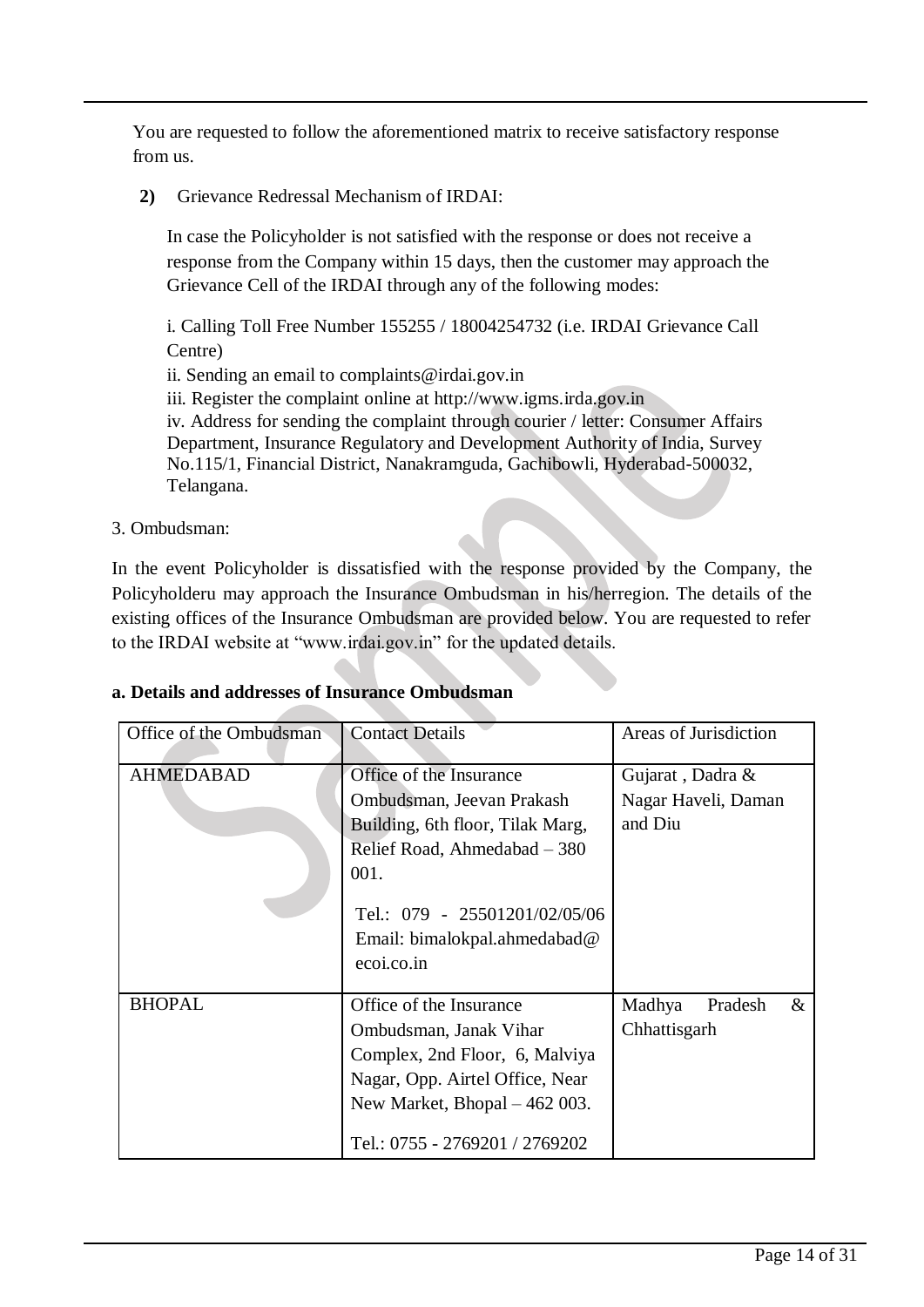|                     | Fax: 0755 - 2769203                                                                                                                                                             |                                                                                       |
|---------------------|---------------------------------------------------------------------------------------------------------------------------------------------------------------------------------|---------------------------------------------------------------------------------------|
|                     | Email:<br>bimalokpal.bhopal@ecoi.co.in                                                                                                                                          |                                                                                       |
| <b>BHUBANESHWAR</b> | Office of the Insurance<br>Ombudsman, 62, Forest park,<br>Bhubneshwar $-751009$ .                                                                                               | Orissa                                                                                |
|                     | Tel.: 0674 - 2596461 /2596455<br>2596429<br>Fax:<br>0674<br>Email: bimalokpal.bhubaneswar<br>@ecoi.co.in                                                                        |                                                                                       |
| <b>BENGALURU</b>    | Office of the Insurance<br>Ombudsman, Jeevan Soudha<br>Building, PID No. 57-27-N-19<br>Ground Floor, 19/19, 24th Main<br>Road, JP Nagar, Ist Phase,<br>Bengaluru - 560 078.     | Karnataka                                                                             |
|                     | Tel.: 080 - 26652048 / 26652049<br>Email: bimalokpal.bengaluru@e<br>coi.co.in                                                                                                   |                                                                                       |
| <b>CHANDIGARH</b>   | Office of the Insurance<br>Ombudsman, S.C.O. No. 101,<br>102 & 103, 2nd Floor, Batra<br>Building, Sector $17 - D$ ,<br>Chandigarh $-160017$ .<br>Tel.: 0172 - 2706196 / 2706468 | Punjab<br>Haryana,<br>Himachal<br>Pradesh,<br>Kashmir<br>Jammu &<br>Chandigarh        |
|                     | 2708274<br>0172<br>Fax:<br>$\blacksquare$<br>Email: bimalokpal.chandigarh@<br>ecoi.co.in                                                                                        |                                                                                       |
| <b>CHENNAI</b>      | Office of the Insurance<br>Ombudsman, Fatima Akhtar<br>Court, 4th Floor, 453, Anna<br>Salai, Teynampet, CHENNAI -<br>600 018.                                                   | Tamil<br>Nadu,<br>Pondicherry Town and<br>Karaikal (which are part<br>of Pondicherry) |
|                     | Tel.: 044 - 24333668 / 24335284<br>044<br>24333664<br>Fax:<br>Email: bimalokpal.chennai@ecoi                                                                                    |                                                                                       |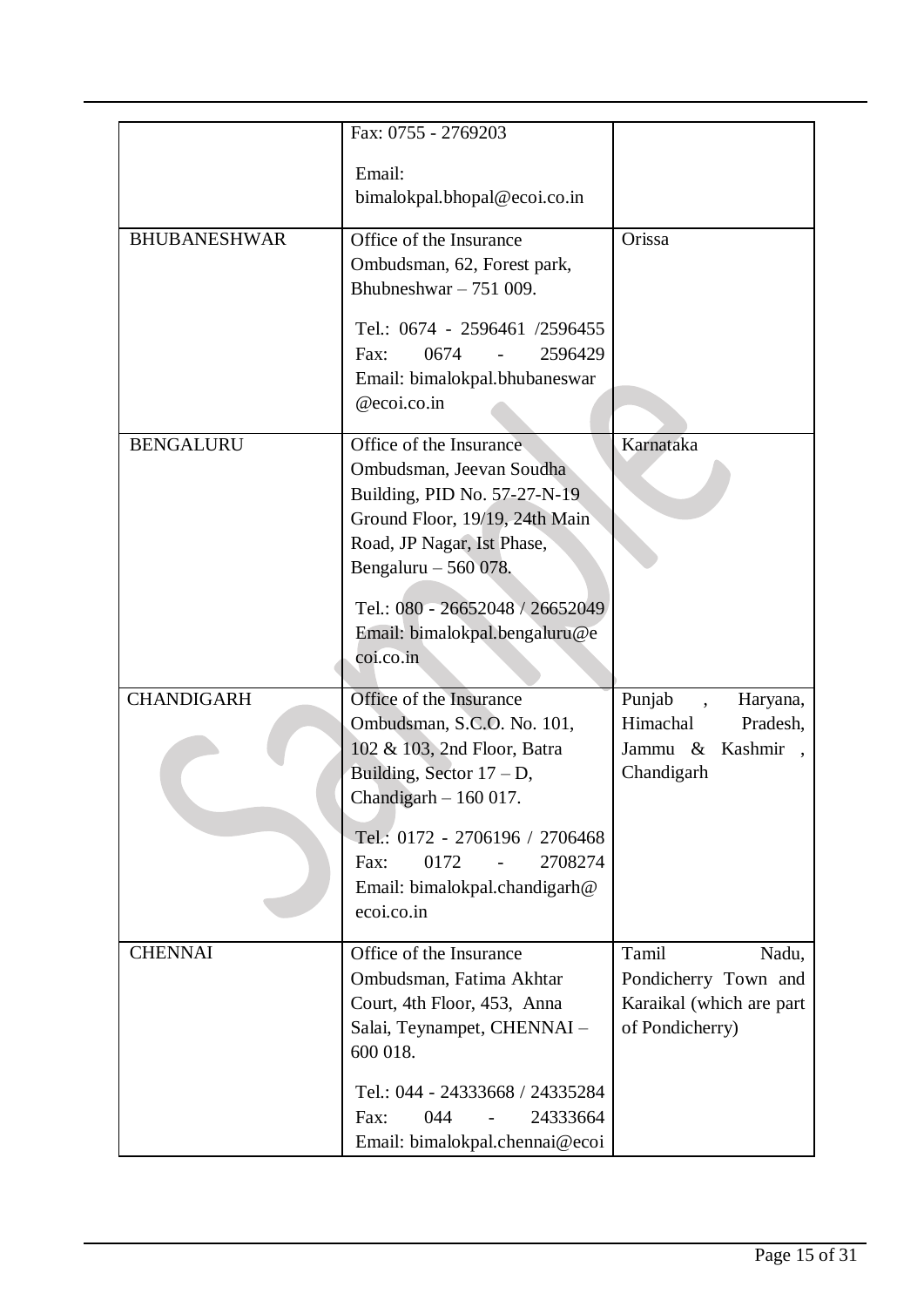|                  | .co.in                                                                                                                                                                                                                                                                           |                                                                                               |
|------------------|----------------------------------------------------------------------------------------------------------------------------------------------------------------------------------------------------------------------------------------------------------------------------------|-----------------------------------------------------------------------------------------------|
| <b>DELHI</b>     | Office of the Insurance<br>Ombudsman, 2/2 A, Universal<br>Insurance Building, Asaf Ali<br>Road, New Delhi - 110 002.<br>Tel.: 011 - 23232481 / 23213504<br>Email: bimalokpal.delhi@ecoi.c<br>o.in                                                                                | Delhi                                                                                         |
| <b>GUWAHATI</b>  | Office of the Insurance<br>Ombudsman, Jeevan Nivesh, 5th<br>Floor, Nr. Panbazar over bridge,<br>S.S. Road, Guwahati -<br>781001(ASSAM).<br>Tel.: 0361 - 2632204 / 2602205<br>Email: bimalokpal.guwahati@ec<br>oi.co.in                                                           | Meghalaya,<br>Assam,<br>Mizoram,<br>Manipur,<br>Arunachal<br>Pradesh,<br>Nagaland and Tripura |
| <b>HYDERABAD</b> | Office of the Insurance<br>Ombudsman, 6-2-46, 1st floor,<br>"Moin Court", Lane Opp. Saleem<br>Function Palace, A. C. Guards,<br>Lakdi-Ka-Pool, Hyderabad - 500<br>004.<br>040<br>Tel.:<br>67504123<br>23312122 Fax: 040 - 23376599<br>Email: bimalokpal.hyderabad@e<br>coi.co.in | Andhra<br>Pradesh,<br>Telangana, Yanam and<br>part of Territory<br>of<br>Pondicherry          |
| <b>JAIPUR</b>    | Office of the Insurance<br>Ombudsman, Jeevan Nidhi - II<br>Bldg., Gr. Floor, Bhawani Singh<br>Marg, Jaipur - 302 005.<br>0141<br>Tel.:<br>2740363<br>Email: Bimalokpal.jaipur@ecoi.<br>co.in                                                                                     | Rajasthan                                                                                     |
| <b>ERNAKULAM</b> | Office of the Insurance<br>Ombudsman, 2nd Floor, Pulinat<br>Bldg., Opp. Cochin Shipyard, M.                                                                                                                                                                                      | Kerala,<br>Lakshadweep,<br>Mahe<br>$\mathbf{a}$<br>part<br>οf<br>Pondicherry                  |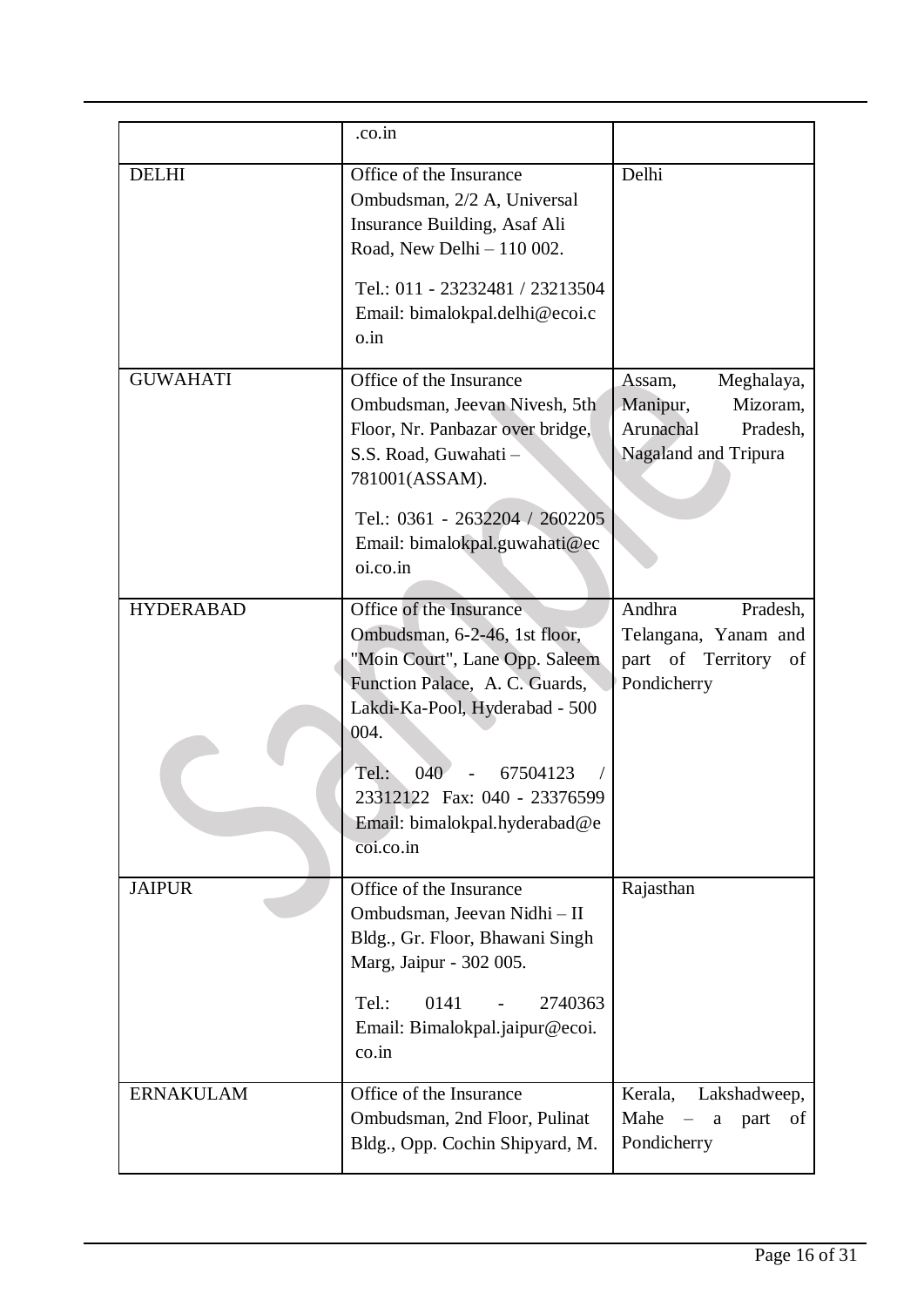|                | G. Road, Ernakulam - 682 015.                                                                                                                                                                                                                  |                                                                                                                                                                                                                                                                                                                                                                                                                                                                                                                                                |
|----------------|------------------------------------------------------------------------------------------------------------------------------------------------------------------------------------------------------------------------------------------------|------------------------------------------------------------------------------------------------------------------------------------------------------------------------------------------------------------------------------------------------------------------------------------------------------------------------------------------------------------------------------------------------------------------------------------------------------------------------------------------------------------------------------------------------|
|                | Tel.: 0484 - 2358759 / 2359338<br>0484<br>2359336<br>Fax:<br>Email: bimalokpal.ernakulam@e<br>coi.co.in                                                                                                                                        |                                                                                                                                                                                                                                                                                                                                                                                                                                                                                                                                                |
| <b>KOLKATA</b> | Office of the Insurance<br>Ombudsman, Hindustan Bldg.<br>Annexe, 4th Floor, 4, C.R.<br>Avenue, KOLKATA - 700 072.<br>22124339<br>Tel.:<br>033<br>22124340 Fax: 033 - 22124341<br>Email: bimalokpal.kolkata@ecoi<br>.co.in                      | West Bengal, Sikkim,<br>Andaman & Nicobar<br><b>Islands</b>                                                                                                                                                                                                                                                                                                                                                                                                                                                                                    |
| <b>LUCKNOW</b> | Office of the Insurance<br>Ombudsman, 6th Floor, Jeevan<br>Bhawan, Phase-II, Nawal Kishore<br>Road, Hazratganj, Lucknow -<br>226 001.<br>Tel.: 0522 - 2231330 / 2231331<br>0522<br>2231310<br>Fax:<br>Email: bimalokpal.lucknow@ec<br>oi.co.in | Districts of Uttar<br>Pradesh : Laitpur,<br>Jhansi, Mahoba,<br>Hamirpur, Banda,<br>Chitrakoot, Allahabad,<br>Mirzapur, Sonbhabdra,<br>Fatehpur, Pratapgarh,<br>Jaunpur, Varanasi,<br>Gazipur, Jalaun,<br>Kanpur, Lucknow,<br>Unnao, Sitapur,<br>Lakhimpur, Bahraich,<br>Barabanki, Raebareli,<br>Sravasti, Gonda,<br>Faizabad, Amethi,<br>Kaushambi, Balrampur,<br>Basti, Ambedkarnagar,<br>Sultanpur,<br>Maharajgang,<br>Santkabirnagar,<br>Azamgarh, Kushinagar,<br>Gorkhpur, Deoria, Mau,<br>Ghazipur, Chandauli,<br>Ballia, Sidharathnagar |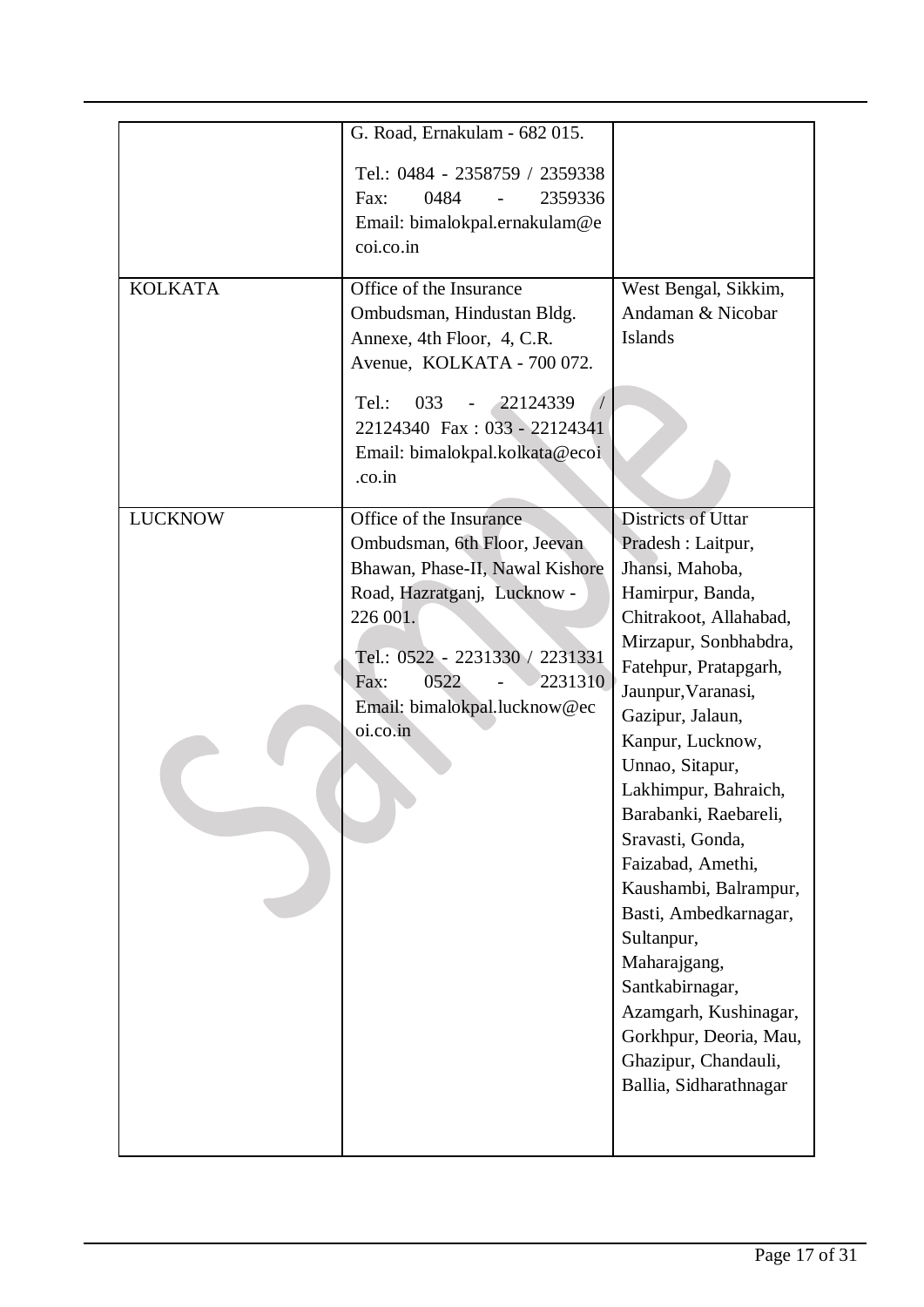| <b>MUMBAI</b> | Office of the Insurance<br>Ombudsman, 3rd Floor, Jeevan<br>Seva Annexe, S. V. Road,<br>Santacruz (W), Mumbai - 400<br>054.<br>Tel.: 022 - 26106552 / 26106960<br>022<br>26106052<br>Fax:<br>$\sim 100$<br>Email: bimalokpal.mumbai@eco<br>i.co.in | Goa, Mumbai<br>Metropolitan Region<br>excluding Navi Mumbai<br>& Thane                                                                                                                                                                                                                                                                                                                                                                                                                    |
|---------------|---------------------------------------------------------------------------------------------------------------------------------------------------------------------------------------------------------------------------------------------------|-------------------------------------------------------------------------------------------------------------------------------------------------------------------------------------------------------------------------------------------------------------------------------------------------------------------------------------------------------------------------------------------------------------------------------------------------------------------------------------------|
| <b>NOIDA</b>  | Office of the Insurance<br>Ombudsman, Bhagwan Sahai<br>Palace 4th Floor, Main Road,<br>Naya Bans, Sector 15, Distt:<br>Gautam Buddh Nagar, U.P-<br>201301.<br>Tel.: 0120-2514250 / 2514252 /<br>2514253<br>Email: bimalokpal.noida@ecoi.c<br>o.in | State of Uttaranchal and<br>the following Districts<br>of Uttar Pradesh: Agra,<br>Aligarh,<br>Bagpat,<br>Bareilly,<br>Bijnor,<br>Budaun, Bulandshehar,<br>Etah, Kanooj, Mainpuri,<br>Mathura,<br>Meerut,<br>Moradabad,<br>Muzaffarnagar,<br>Oraiyya,<br>Pilibhit,<br>Etawah,<br>Farrukhabad,<br>Firozbad,<br>Gautambodhanagar,<br>Ghaziabad,<br>Hardoi,<br>Shahjahanpur,<br>Hapur,<br>Shamli,<br>Rampur,<br>Kashganj,<br>Sambhal.<br>Amroha,<br>Hathras,<br>Kanshiramnagar,<br>Saharanpur |
| <b>PATNA</b>  | Office of the Insurance<br>Ombudsman, 1st Floor, Kalpana<br>Arcade Building, Bazar Samiti<br>Road, Bahadurpur, Patna 800<br>006. Tel.: 0612-2680952<br>Email:<br>bimalokpal.patna@ecoi.co.in.                                                     | Bihar, Jharkhand                                                                                                                                                                                                                                                                                                                                                                                                                                                                          |
| <b>PUNE</b>   | Office of the Insurance<br>Ombudsman, Jeevan Darshan                                                                                                                                                                                              | Maharashtra,<br>Area<br>of<br>Navi<br>Mumbai<br>and                                                                                                                                                                                                                                                                                                                                                                                                                                       |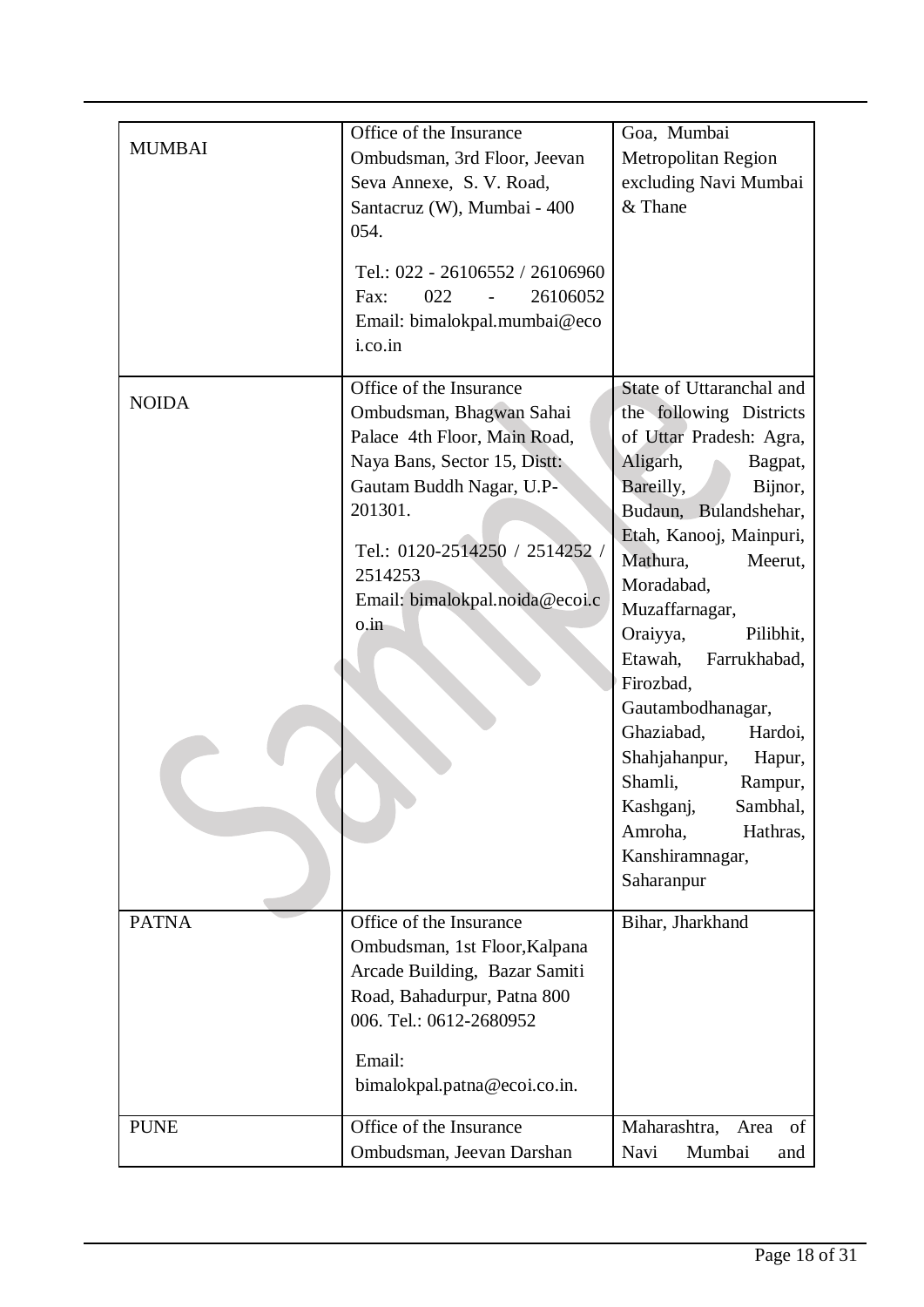| Bldg., 3rd Floor, C.T.S. No.s. 195                      | Thane  | excluding    |
|---------------------------------------------------------|--------|--------------|
| to 198, N.C. Kelkar Road,                               | Mumbai | Metropolitan |
| Narayan Peth, Pune - 411 030.                           | Region |              |
| 020-41312555<br>Tel.:<br>Email: bimalokpal.pune@ecoi.co |        |              |
| $\cdot$ 11                                              |        |              |

#### **b. Power of Ombudsman-**

- 1) The Ombudsman shall receive and consider complaints or disputes relating to—
	- (a) delay in settlement of claims, beyond the time specified in the regulations, framed under the Insurance Regulatory and Development Authority of India Act, 1999;
	- (b) any partial or total repudiation of claims by the Company ;
	- (c) disputes over Premium paid or payable in terms of insurance Policy;
	- (d) misrepresentation of Policy terms and conditions at any time in the Policy document or Policy contract;
	- (e) legal construction of insurance policies in so far as the dispute relates to claim;
	- (f) Policy servicing related grievances against insurers and their agents and intermediaries;
	- (g) issuance of life insurance Policy, general insurance Policy including health insurance Policy which is not in conformity with the proposal form submitted by the proposer;
	- (h) non-issuance of insurance Policy after receipt of Premium in life insurance; and
	- (i) any other matter resulting from the violation of provisions of the Insurance Act, 1938, as amended from time to time, or the regulations, circulars, guidelines or instructions issued by the IRDAI from time to time or the terms and conditions of the Policy contract, in so far as they relate to issues mentioned at clauses (a) to (f).
- 2) The Ombudsman shall act as counsellor and mediator relating to matters specified in subrule (1) provided there is written consent of the parties to the dispute.
- 3) The Ombudsman shall be precluded from handling any matter if he is an interested party or having conflict of interest.
- 4) The Central Government or as the case may be, the IRDAI may, at any time refer any complaint or dispute relating to insurance matters specified in sub-rule (1), to the Insurance Ombudsman and such complaint or dispute shall be entertained by the Insurance Ombudsman and be dealt with as if it is a complaint made under Clause (c) provided herein below.

#### **c. Manner in which complaint is to be made -**

- 1) Any person who has a grievance against the Company, may himself or through his legal heirs, nominee or assignee, make a complaint in writing to the Insurance Ombudsman within whose territorial jurisdiction the branch or office of the Company complained against or the residential address or place of residence of the complainant is located.
- 2) The complaint shall be in writing, duly signed by the complainant or through his legal heirs, nominee or assignee and shall state clearly the name and address of the complainant, the name of the branch or office of the Company against whom the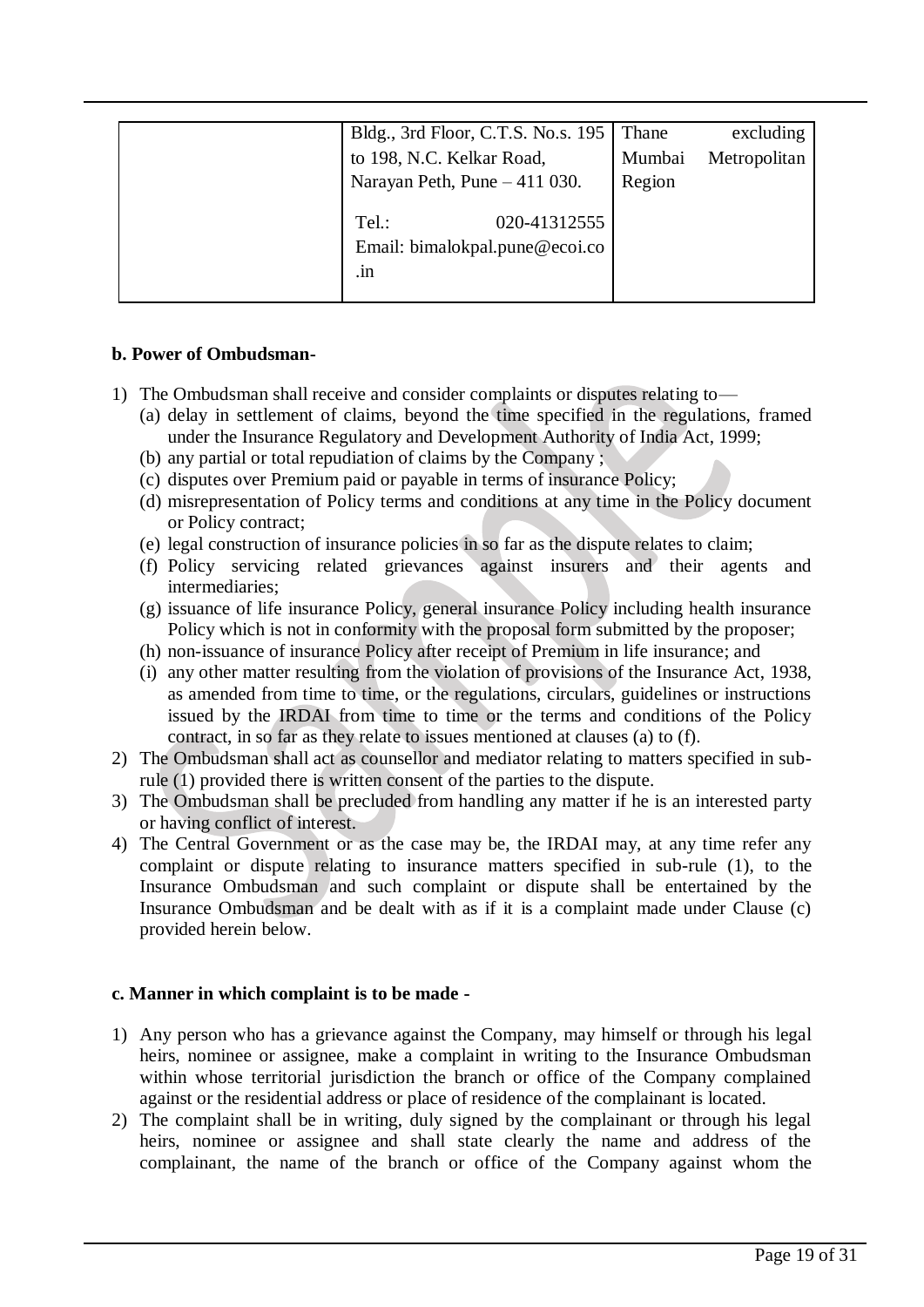complaint is made, the facts giving rise to the complaint, supported by documents, the nature and extent of the loss caused to the complainant and the relief sought from the Insurance Ombudsman.

- 3) No complaint to the Insurance Ombudsman shall lie unless—
	- (a) the complainant makes a written representation to the Company named in the complaint and
		- i. either the Company had rejected the complaint; or
		- ii. the complainant had not received any reply within a period of one month after the Company received his representation; or
		- iii. the complainant is not satisfied with the reply given to him by the Company;
	- (b) The complaint is made within one year
		- i. after the order of the Company rejecting the representation is received; or
		- ii. after receipt of decision of the Company which is not to the satisfaction of the complainant;
		- iii. after expiry of a period of one month from the date of sending the written representation to the Company if the Company fails to furnish reply to the complainant.
- 4) The Ombudsman shall be empowered to condone the delay in such cases as he may consider necessary, after calling for objections of the Company against the proposed condonation and after recording reasons for condoning the delay and in case the delay is condoned, the date of condonation of delay shall be deemed to be the date of filing of the complaint, for further proceedings under these rules.
- 5) No complaint before the Insurance Ombudsman shall be maintainable on the same subject matter on which proceedings are pending before or disposed of by any court or consumer forum or arbitrator.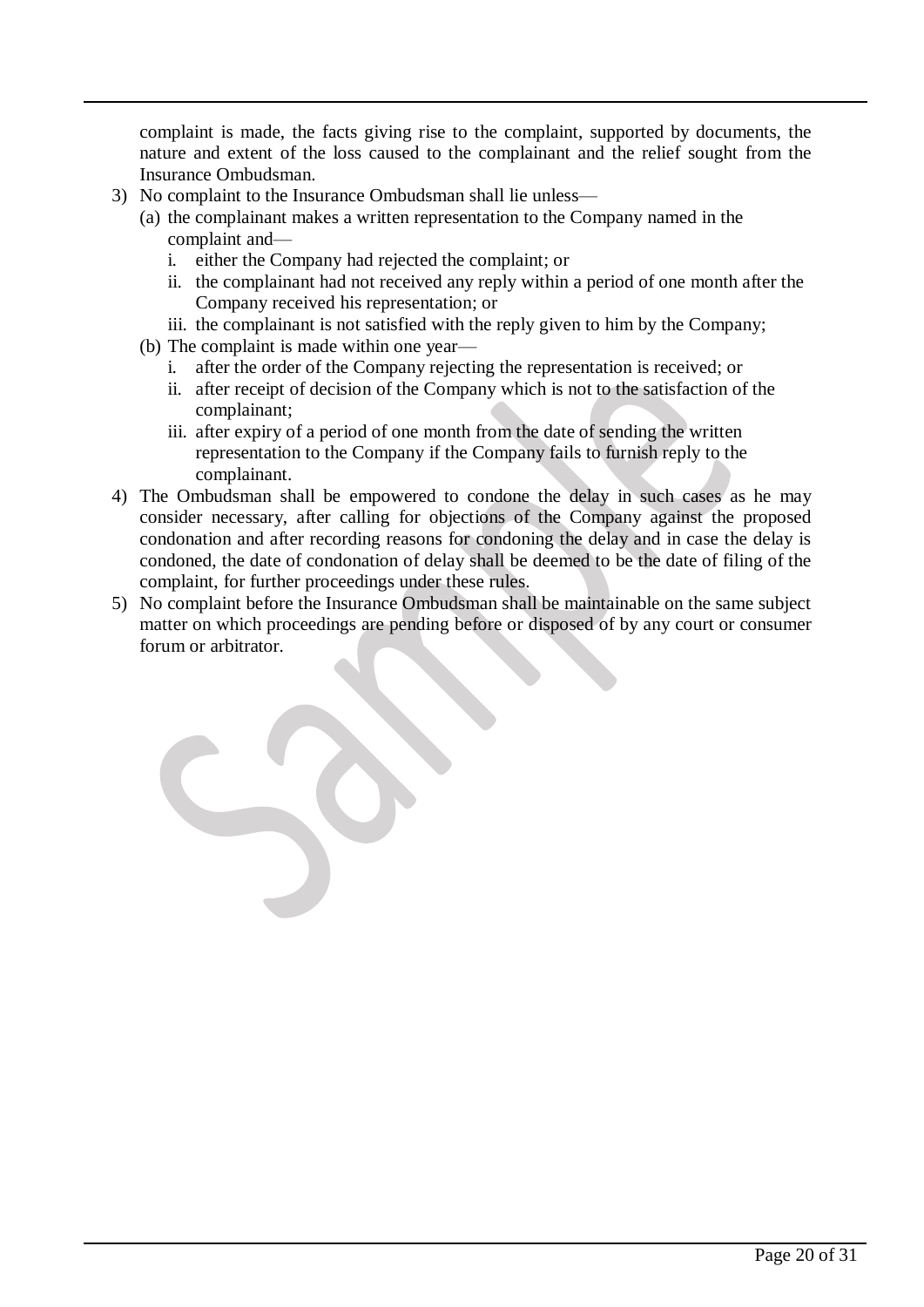## **Annexure I**

#### **Section 38 - Assignment or Transfer of Insurance Policies**

Assignment or transfer of a policy should be in accordance with Section 38 of the Insurance Act, 1938 as amended by Insurance Laws (Amendment) Act, 2015 dated 23.03.2015. The extant provisions in this regard are as follows:

- 1. This policy may be transferred/assigned, wholly or in part, with or without consideration.
- 2. An Assignment may be effected in a policy by an endorsement upon the policy itself or by a separate instrument under notice to the Insurer.
- 3. The instrument of assignment should indicate the fact of transfer or assignment and the reasons for the assignment or transfer, antecedents of the assignee and terms on which assignment is made.
- 4. The assignment must be signed by the transferor or assignor or duly authorized agent and attested by at least one witness.
- 5. The transfer or assignment shall not be operative as against an insurer until a notice in writing of the transfer or assignment and either the said endorsement or instrument itself or copy there of certified to be correct by both transferor and transferee or their duly authorised agents have been delivered to the insurer.
- 6. Fee to be paid for assignment or transfer can be specified by the Authority through Regulations.
- 7. On receipt of notice with fee, the insurer should Grant a written acknowledgement of receipt of notice. Such notice shall be conclusive evidence against the insurer of duly receiving the notice.
- 8. If the insurer maintains one or more places of business, such notices shall be delivered only at the place where the policy is being serviced.
- 9. The insurer may accept or decline to act upon any transfer or assignment or endorsement, if it has sufficient reasons to believe that it is (a) not bonafide or (b) not in the interest of the policyholder or (c) not in public interest or (d) is for the purpose of trading of the insurance policy.
- 10. Before refusing to act upon endorsement, the Insurer should record the reasons in writing and communicate the same in writing to Policyholder within 30 days from the date of policyholder giving a notice of transfer or assignment.
- 11. In case of refusal to act upon the endorsement by the Insurer, any person aggrieved by the refusal may prefer a claim to IRDAI within 30 days of receipt of the refusal letter from the Insurer.
- 12. The priority of claims of persons interested in an insurance policy would depend on the date on which the notices of assignment or transfer is delivered to the insurer; where there are more than one instruments of transfer or assignment, the priority will depend on dates of delivery of such notices. Any dispute in this regard as to priority should be referred to Authority.
- 13. Every assignment or transfer shall be deemed to be absolute assignment or transfer and the assignee or transferee shall be deemed to be absolute assignee or transferee, except

a. where assignment or transfer is subject to terms and conditions of transfer or assignment OR

b. where the transfer or assignment is made upon condition that

i. the proceeds under the policy shall become payable to policyholder or nominee(s) in the event of assignee or transferee dying before the insured OR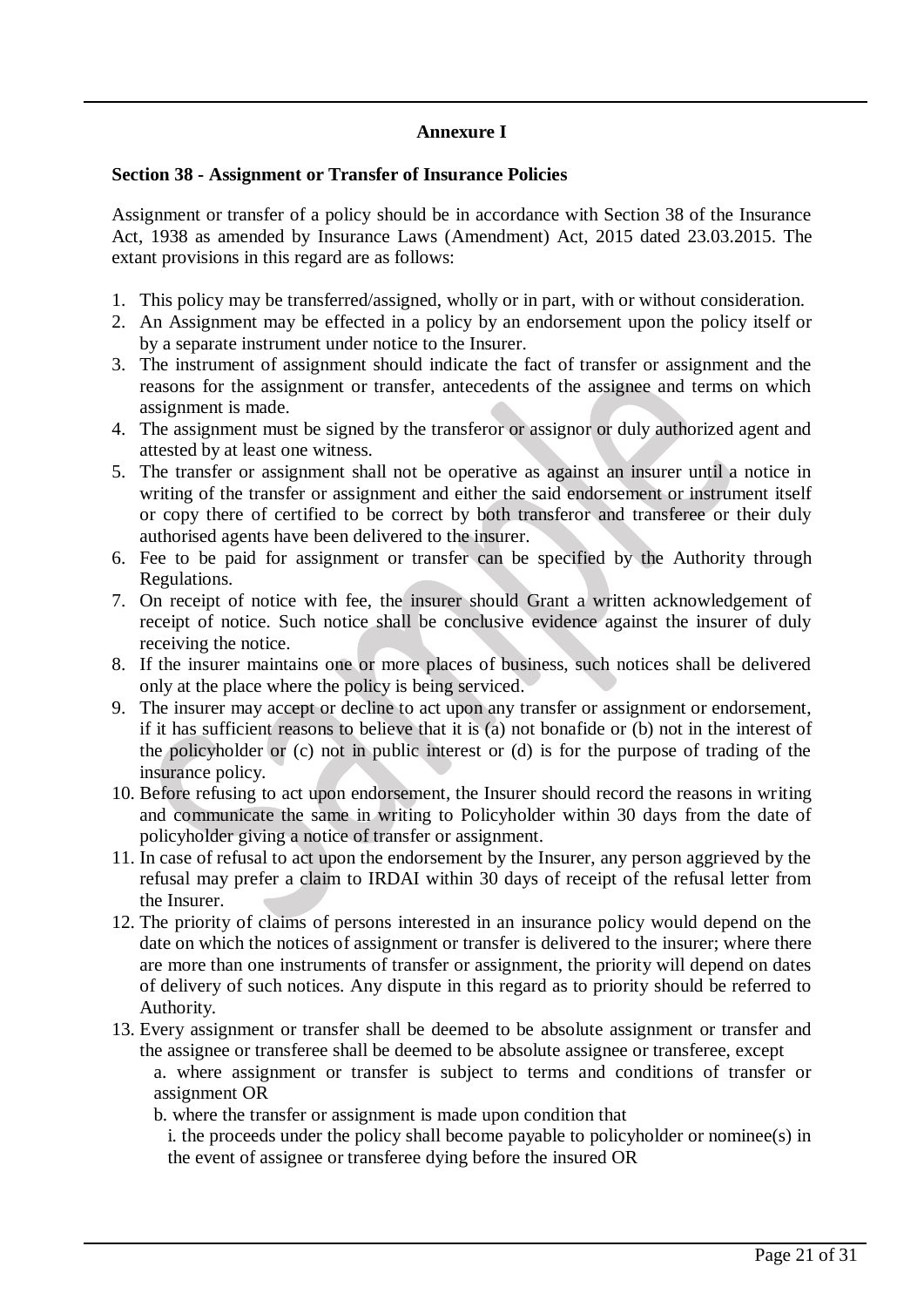ii. the insured surviving the term of the policy

Such conditional assignee will not be entitled to obtain a loan on policy or surrender the policy. This provision will prevail notwithstanding any law or custom having force of law which is contrary to the above position.

- 14. In other cases, the insurer shall, subject to terms and conditions of assignment, recognize the transferee or assignee named in the notice as the absolute transferee or assignee and such person
	- a. shall be subject to all liabilities and equities to which the transferor or assignor was subject to at the date of transfer or assignment and
	- b. may institute any proceedings in relation to the policy
	- c. obtain loan under the policy or surrender the policy without obtaining the consent of the transferor or assignor or making him a party to the proceedings
- 15. Any rights and remedies of an assignee or transferee of a life insurance policy under an assignment or transfer effected before commencement of the *Insurance Laws (Amendment) Act, 2015* shall not be affected by this section.

*[Disclaimer: This is not a comprehensive list of amendments of Insurance Laws (Amendment) Act, 2015 and only a simplified version prepared for general information. Policy Holders are advised to refer to Insurance Laws (Amendment) Act, 2015dated 23.03.2015 for complete and accurate details. ]*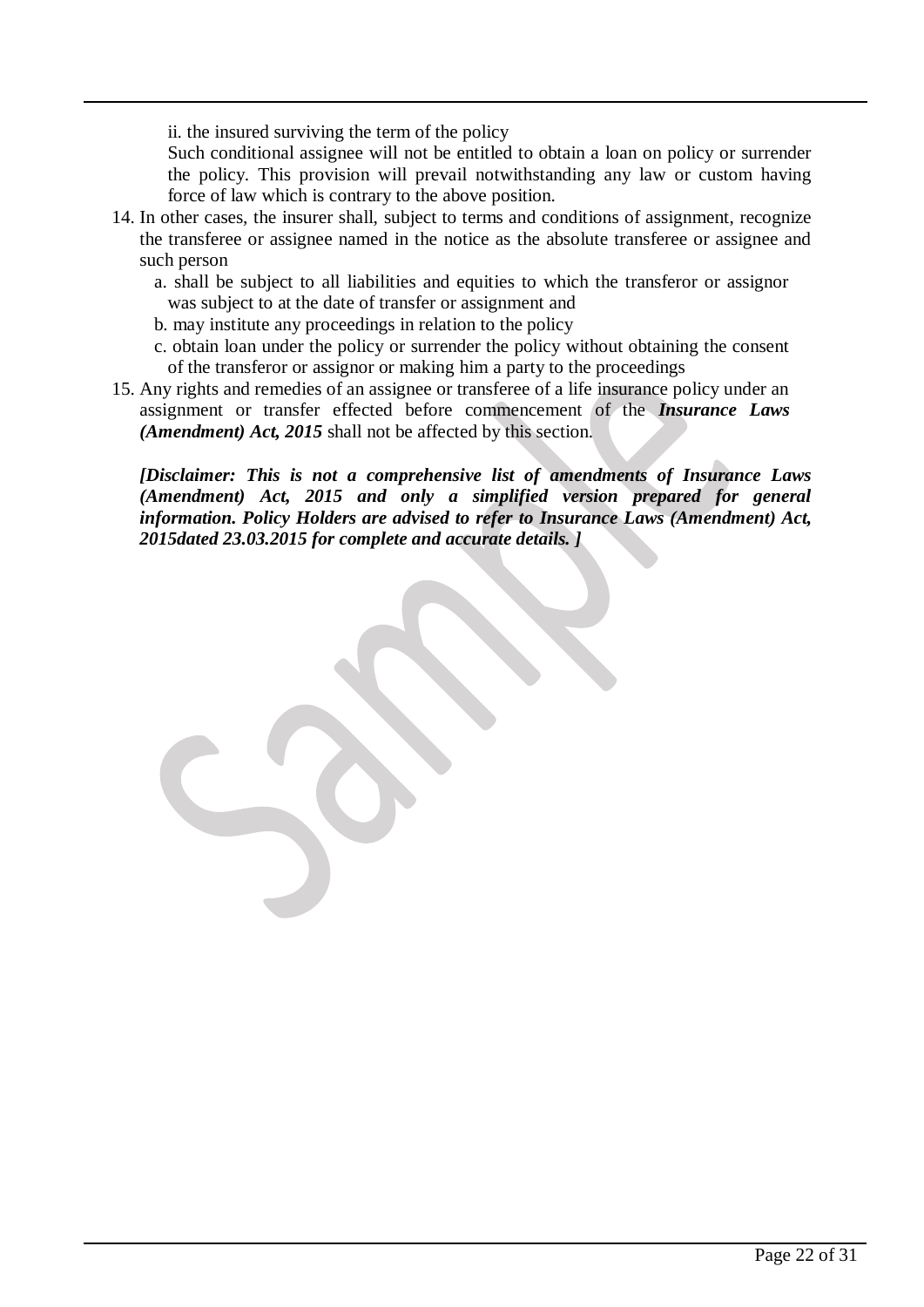#### **Annexure II**

#### **Section 39 - Nomination by policyholder**

Nomination of a life insurance Policy is as below in accordance with Section 39 of the Insurance Act, 1938 as amended by Insurance Laws (Amendment) Act, 2015 dated 23.03.2015. The extant provisions in this regard are as follows:

- 1) The policyholder of a life insurance on his own life may nominate a person or persons to whom money secured by the policy shall be paid in the event of his death.
- 2) Where the nominee is a minor, the policyholder may appoint any person to receive the money secured by the policy in the event of policyholder's death during the minority of the nominee. The manner of appointment to be laid down by the insurer.
- 3) Nomination can be made at any time before the maturity of the policy.
- 4) Nomination may be incorporated in the text of the policy itself or may be endorsed on the policy communicated to the insurer and can be registered by the insurer in the records relating to the policy.
- 5) Nomination can be cancelled or changed at any time before policy matures, by an endorsement or a further endorsement or a will as the case may be.
- 6) A notice in writing of Change or Cancellation of nomination must be delivered to the insurer for the insurer to be liable to such nominee. Otherwise, insurer will not be liable if a bonafide payment is made to the person named in the text of the policy or in the registered records of the insurer.
- 7) Fee to be paid to the insurer for registering change or cancellation of a nomination can be specified by the Authority through Regulations.
- 8) On receipt of notice with fee, the insurer should grant a written acknowledgement to the policyholder of having registered a nomination or cancellation or change thereof.
- 9) A transfer or assignment made in accordance with Section 38 shall automatically cancel the nomination except in case of assignment to the insurer or other transferee or assignee for purpose of loan or against security or its reassignment after repayment. In such case, the nomination will not get cancelled to the extent of insurer's or transferee's or assignee's interest in the policy. The nomination will get revived on repayment of the loan.
- 10) The right of any creditor to be paid out of the proceeds of any policy of life insurance shall not be affected by the nomination.
- 11) In case of nomination by policyholder whose life is insured, if the nominees die before the policyholder, the proceeds are payable to policyholder or his heirs or legal representatives or holder of succession certificate.
- 12) In case nominee(s) survive the person whose life is insured, the amount secured by the policy shall be paid to such survivor(s).
- 13) Where the policyholder whose life is insured nominates his (a) parents or (b) spouse or (c) children or (d) spouse and children (e) or any of them; the nominees are beneficially entitled to the amount payable by the insurer to the policyholder unless it is proved that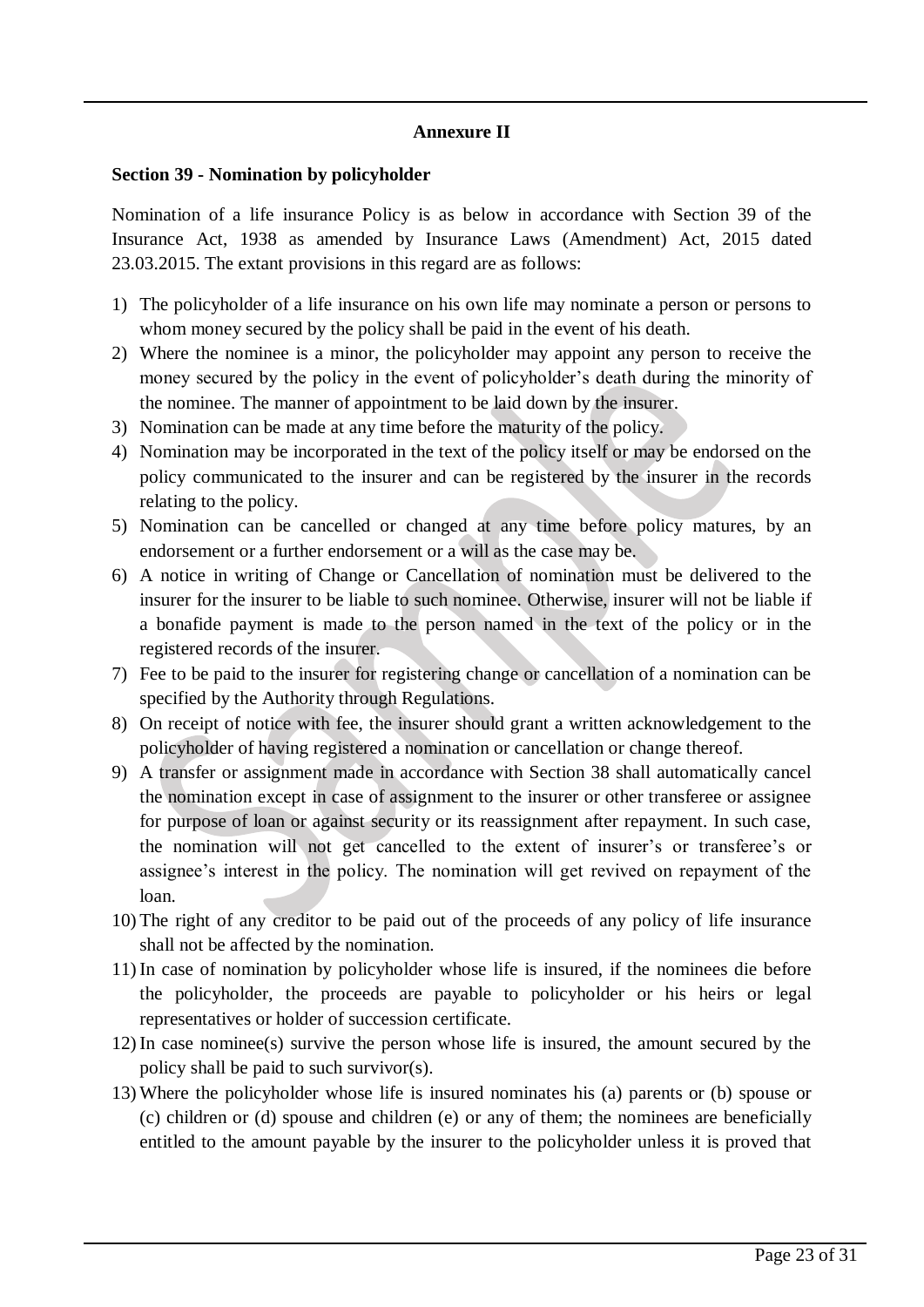policyholder could not have conferred such beneficial title on the nominee having regard to the nature of his title.

- 14) If nominee(s) die after the policyholder but before his share of the amount secured under the policy is paid, the share of the expired nominee(s) shall be payable to the heirs or legal representative of the nominee or holder of succession certificate of such nominee(s).
- 15) The provisions of sub-section 7 and 8 (13 and 14 above) shall apply to all life insurance policies maturing for payment after the commencement of Insurance Laws (Amendment) Act, 2015 (i.e. 23.03.2015).
- 16) If policyholder dies after maturity but the proceeds and benefit of the policy has not been paid to him because of his death, his nominee(s) shall be entitled to the proceeds and benefit of the policy.
- 17) The provisions of Section 39 are not applicable to any life insurance policy to which Section 6 of Married Women's Property Act, 1874 applies or has at any time applied except where before or Insurance Laws (Amendment) Act, 2015, a nomination is made in favour of spouse or children or spouse and children whether or not on the face of the policy it is mentioned that it is made under Section 39. Where nomination is intended to be made to spouse or children or spouse and children under Section 6 of MWP Act, it should be specifically mentioned on the policy. In such a case only, the provisions of Section 39 will not apply.

*[Disclaimer: This is not a comprehensive list of amendments of Insurance Laws (Amendment) Act, 2015and only a simplified version prepared for general information. Policy Holders are advised to refer to Insurance Laws (Amendment) Act, 2015dated 23.03.2015 for complete and accurate details.*

**Annexure III**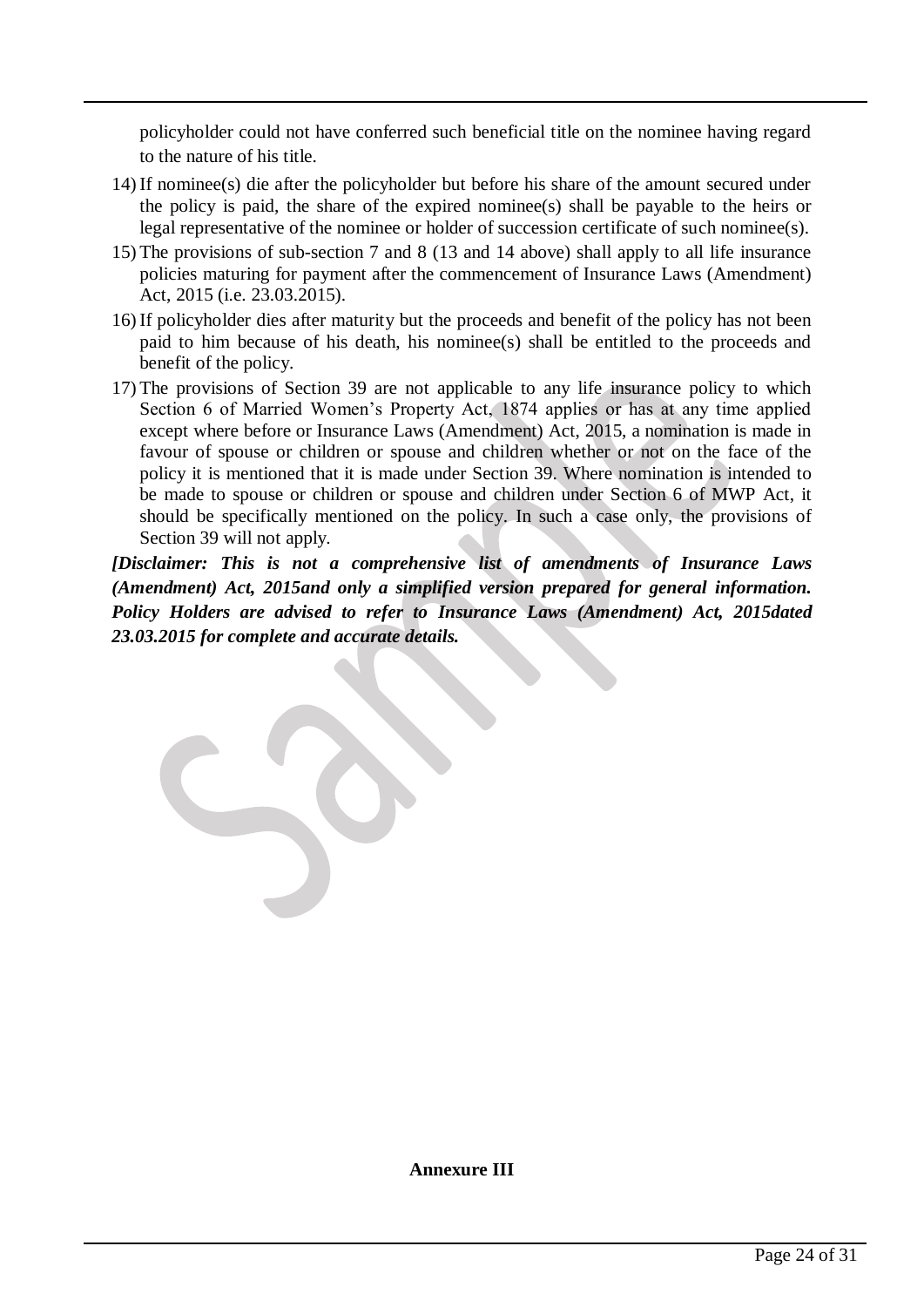Provisions regarding policy not being called into question in terms of Section 45 of the Insurance Act, 1938, as amended by Insurance Laws (Amendment) Act, 2015 dated 23.03.2015 are as follows:

- (1) No Policy of Life Insurance shall be called in question **on any ground whatsoever** after expiry of 3 yrs from **a.** the date of issuance of policy or **b.** the date of commencement of risk or **c.**the date of revival of policy or **d.** the date of rider to the policy whichever is later.
- (2) On the ground of fraud, a policy of Life Insurance may be called in question within 3 years from**a.** the date of issuance of policy or **b.** the date of commencement of risk or **c.** the date of revival of policy or **d.** the date of rider to the policy whichever is later. For this, the insurer should communicate in writing to the insured or legal representative or nominee or assignees of insured, as applicable, mentioning the ground and materials on
- which such decision is based. (3) Fraud means any of the following acts committed by insured or by his agent, with the intent to deceive the insurer or to induce the insurer to issue a life insurance policy: **a.** The suggestion, as a fact of that which is not true and which the insured does not believe to be true; **b.** The active concealment of a fact by the insured having knowledge or belief of the fact; **c.** Any other act fitted to deceive; and **d.** Any such act or omission as the law specifically declares to be fraudulent.
- (4) Mere silence is not fraud unless, depending on circumstances of the case, it is the duty of the insured or his agent keeping silence to speak or silence is in itself equivalent to speak.
- (5) No Insurer shall repudiate a life insurance Policy on the ground of Fraud, if the Insured / beneficiary can prove that the misstatement was true to the best of his knowledge and there was no deliberate intention to suppress the fact or that such mis-statement of or suppression of material fact are within the knowledge of the insurer. Onus of disproving is upon the policyholder, if alive, or beneficiaries.
- (6) Life insurance Policy can be called in question within 3 years on the ground that any statement of or suppression of a fact material to expectancy of life of the insured was incorrectly made in the proposal or other document basis which policy was issued or revived or rider issued. For this, the insurer should communicate in writing to the insured or legal representative or nominee or assignees of insured, as applicable, mentioning the ground and materials on which decision to repudiate the policy of life insurance is based.
- (7) In case repudiation is on ground of mis-statement and not on fraud, the premium collected on policy till the date of repudiation shall be paid to the insured or legal representative or nominee or assignees of insured, within a period of 90 days from the date of repudiation.
- (8) Fact shall not be considered material unless it has a direct bearing on the risk undertaken by the insurer. The onus is on insurer to show that if the insurer had been aware of the said fact, no life insurance policy would have been issued to the insured.
- (9) The insurer can call for proof of age at any time if he is entitled to do so and no policy shall be deemed to be called in question merely because the terms of the policy are adjusted on subsequent proof of age of life insured. So, this Section will not be applicable for questioning age or adjustment based on proof of age submitted subsequently.

**Disclaimer: This is not a comprehensive list of amendments of Insurance Laws (Amendment) Act, 2015 and only a simplified version prepared for general information. Policy Holders are advised to refer to Insurance Laws (Amendment) Act, 2015 dated 23.03.2015 for complete and accurate details.** 

**Annexure IV**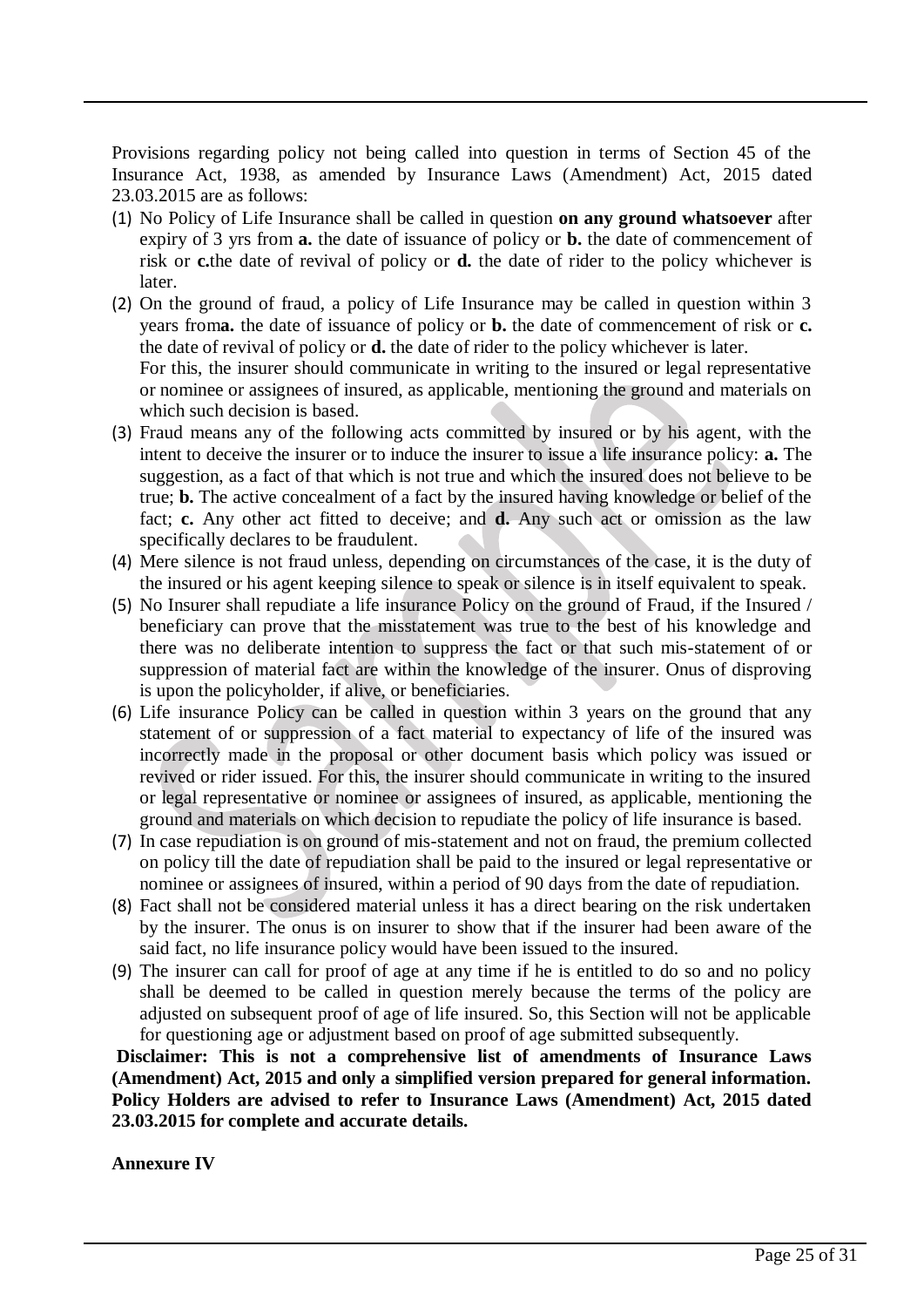### **Provisions to Critical Illnesses covered for allowing surrender of annuity**

#### **1. CANCER OF SPECIFIED SEVERITY**

I. A malignant tumor characterized by the uncontrolled growth and spread of malignant cells with invasion and destruction of normal tissues. This diagnosis must be supported by histological evidence of malignancy. The term cancer includes leukemia, lymphoma and sarcoma.

II. The following are excluded –

(i)All tumors which are histologically described as carcinoma in situ, benign, premalignant, borderline malignant, low malignant potential, neoplasm of unknown behavior, or non-invasive, including but not limited to: Carcinoma in situ of breasts, Cervical dysplasia CIN-1, CIN -2 and CIN-3.

(ii.) Any non-melanoma skin carcinoma unless there is evidence of metastases to lymph nodes or beyond;

(iii.) Malignant melanoma that has not caused invasion beyond the epidermis;

(iv.) All tumors of the prostate unless histologically classified as having a Gleason score greater than 6 or having progressed to at least clinical TNM classification T2N0M0

(v.) All Thyroid cancers histologically classified as T1N0M0 (TNM Classification) or below;

(vi.) Chronic lymphocytic leukaemia less than RAI stage 3

(vii.) Non-invasive papillary cancer of the bladder histologically described as TaN0M0 or of a lesser classification,

(viii.) All Gastro-Intestinal Stromal Tumors histologically classified as T1N0M0 (TNM Classification) or below and with mitotic count of less than or equal to 5/50 HPFs;

## **2. MYOCARDIAL INFARCTION**

(First Heart Attack of specific severity)

I. The first occurrence of heart attack or myocardial infarction, which means the death of a portion of the heart muscle as a result of inadequate blood supply to the relevant area. The diagnosis for Myocardial Infarction should be evidenced by all of the following criteria:

(i.) A history of typical clinical symptoms consistent with the diagnosis of acute myocardial infarction (For e.g. typical chest pain)

(ii.) New characteristic electrocardiogram changes

(iii.) Elevation of infarction specific enzymes, Troponins or other specific biochemical markers.

II. The following are excluded:

(i.) Other acute Coronary Syndromes

(ii.) Any type of angina pectoris

(iii.) A rise in cardiac biomarkers or Troponin T or I in absence of overt ischemic heart disease OR following an intra-arterial cardiac procedure.

### **3. OPEN CHEST CABG**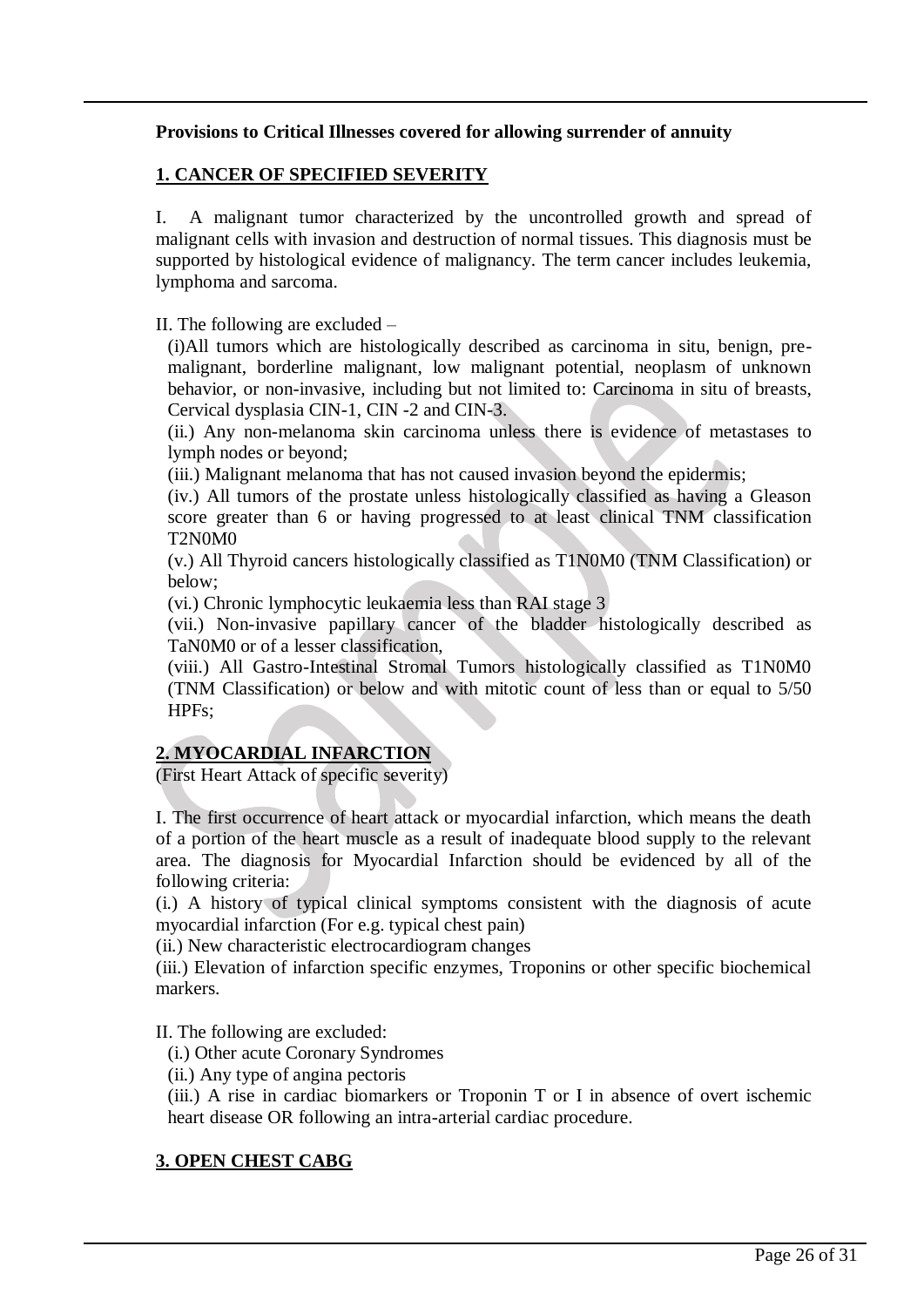I. The actual undergoing of heart surgery to correct blockage or narrowing in one or more coronary artery(s), by coronary artery bypass grafting done via a sternotomy (cutting through the breast bone) or minimally invasive keyhole coronary artery bypass procedures. The diagnosis must be supported by a coronary angiography and the realization of surgery has to be confirmed by a cardiologist.

II. The following are excluded:

(i.) Angioplasty and/or any other intra-arterial procedures

### **4. OPEN HEART REPLACEMENT OR REPAIR OF HEART VALVES**

I. The actual undergoing of open-heart valve surgery is to replace or repair one or more heart valves, as a consequence of defects in, abnormalities of, or disease-affected cardiac valve(s). The diagnosis of the valve abnormality must be supported by an echocardiography and the realization of surgery has to be confirmed by a specialist Medical Practitioner. Catheter based techniques including but not limited to, balloon valvotomy/valvuloplasty are excluded.

## **5. COMA OF SPECIFIED SEVERITY**

I. A state of unconsciousness with no reaction or response to external stimuli or internal needs. This diagnosis must be supported by evidence of all of the following:

(i.) no response to external stimuli continuously for at least 96 hours;

(ii.) life support measures are necessary to sustain life; and

(iii.) permanent neurological deficit which must be assessed at least 30 days after the onset of the coma.

II. The condition has to be confirmed by a specialist Medical Practitioner. Coma resulting directly from alcohol or drug abuse is excluded.

## **6. KIDNEY FAILURE REQUIRING REGULAR DIALYSIS**

I. End stage renal disease presenting as chronic irreversible failure of both kidneys to function, as a result of which either regular renal dialysis (haemodialysis or peritoneal dialysis) is instituted or renal transplantation is carried out. Diagnosis has to be confirmed by a specialist Medical Practitioner.

### **7. STROKE RESULTING IN PERMANENT SYMPTOMS**

I. Any cerebrovascular incident producing permanent neurological sequelae. This includes infarction of brain tissue, thrombosis in an intracranial vessel, haemorrhage and embolisation from an extracranial source. Diagnosis has to be confirmed by a specialist Medical Practitioner and evidenced by typical clinical symptoms as well as typical findings in CT Scan or MRI of the brain. Evidence of permanent neurological deficit lasting for at least 3 months has to be produced.

II. The following are excluded:

(i.) Transient ischemic attacks (TIA)

(ii.) Traumatic injury of the brain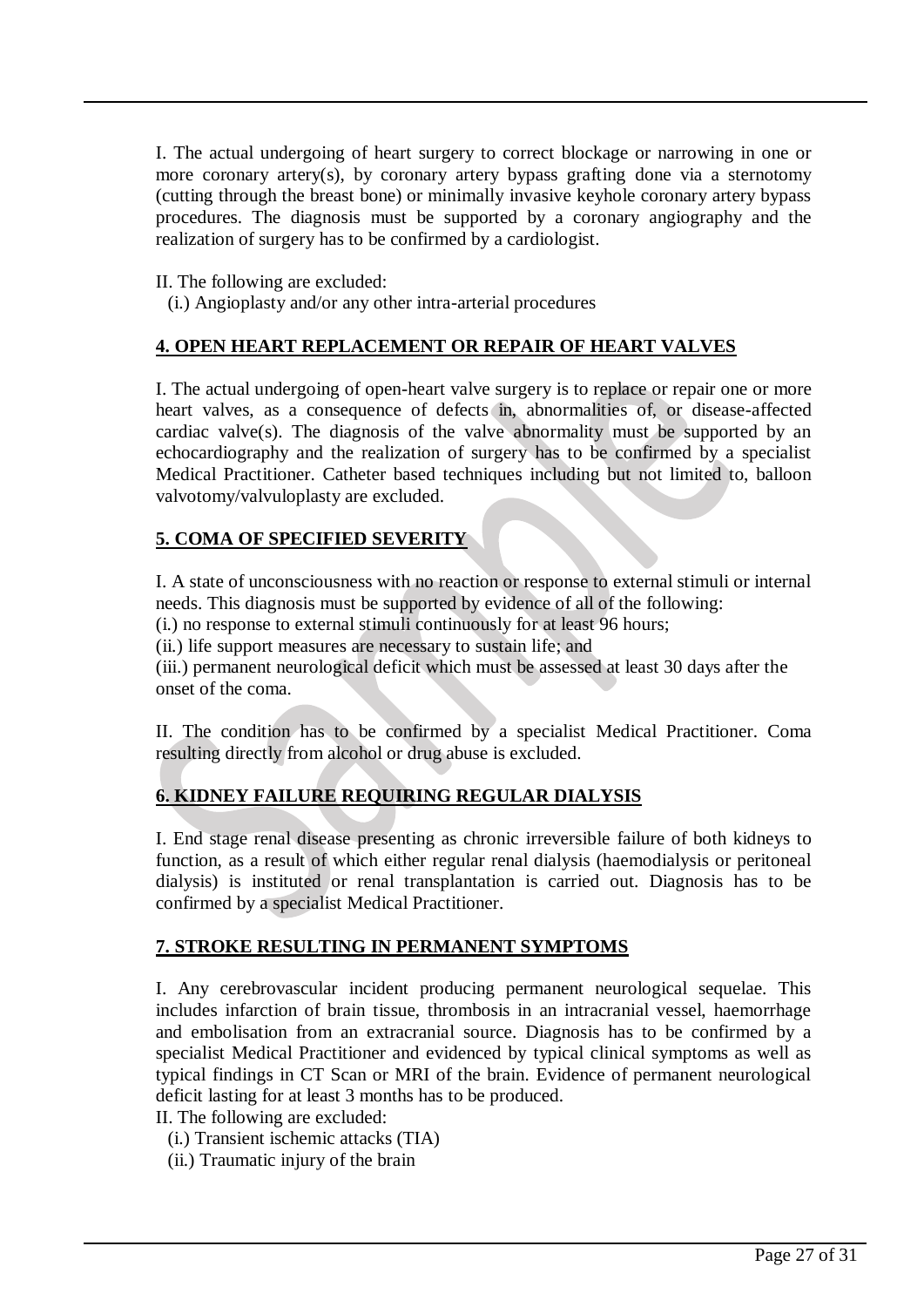(iii.) Vascular disease affecting only the eye or optic nerve or vestibular functions.

## **8. MAJOR ORGAN /BONE MARROW TRANSPLANT**

I. The actual undergoing of a transplant of:

(i.) One of the following human organs: heart, lung, liver, kidney, pancreas, that resulted from irreversible end-stage failure of the relevant organ, or

(ii.) Human bone marrow using haematopoietic stem cells. The undergoing of a transplant has to be confirmed by a specialist Medical Practitioner.

II. The following are excluded:

- (i.) Other stem-cell transplants
- (ii.) Where only islets of langerhans are transplanted

## **9. PERMANENT PARALYSIS OF LIMBS**

I. Total and irreversible loss of use of two or more limbs as a result of injury or disease of the brain or spinal cord. A specialist Medical Practitioner must be of the opinion that the paralysis will be permanent with no hope of recovery and must be present for more than 3 months.

### **10. MOTOR NEURON DISEASE WITH PERMANENT SYMPTOMS**

I. Motor neuron disease diagnosed by a specialist Medical Practitioner as spinal muscular atrophy, progressive bulbar palsy, amyotrophic lateral sclerosis or primary lateral sclerosis. There must be progressive degeneration of corticospinal tracts and anterior horn cells or bulbar efferent neurons. There must be current significant and permanent functional neurological impairment with objective evidence of motor dysfunction that has persisted for a continuous period of at least 3 months.

## **11. MULTIPLE SCLEROSIS WITH PERSISTING SYMPTOMS**

I. The unequivocal diagnosis of Definite Multiple Sclerosis confirmed and evidenced by all of the following:

(i.) investigations including typical MRI findings which unequivocally confirm the diagnosis to be multiple sclerosis and

(ii.) there must be current clinical impairment of motor or sensory function, which must have persisted for a continuous period of at least 6 months.

II. Other causes of neurological damage such as SLE are excluded.

### **12. BENIGN BRAIN TUMOR**

I. Benign brain tumor is defined as a life threatening, non-cancerous tumor in the brain, cranial nerves or meninges within the skull. The presence of the underlying tumor must be confirmed by imaging studies such as CT scan or MRI.

II. This brain tumor must result in at least one of the following and must be confirmed by the relevant medical specialist.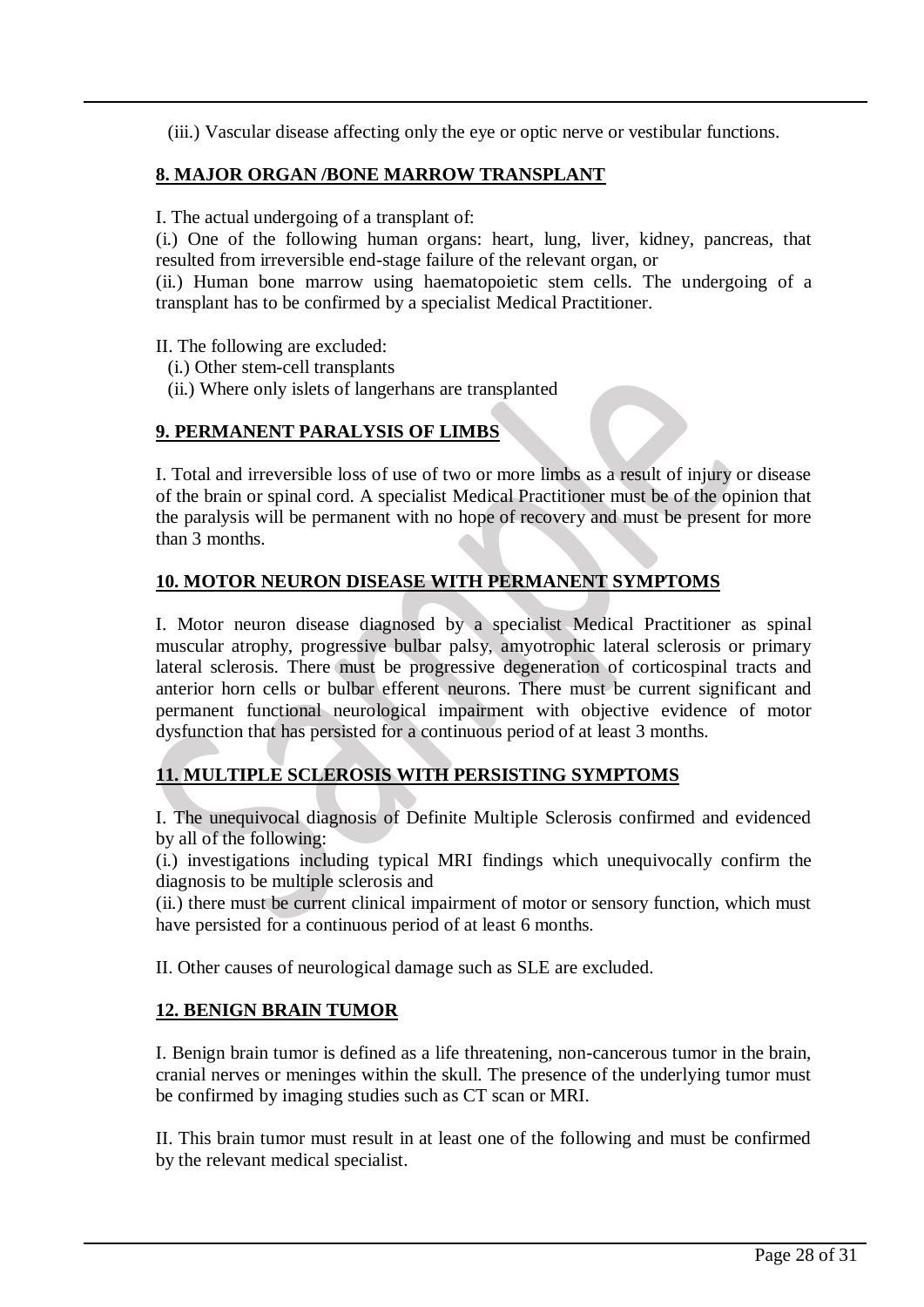(i.) Permanent Neurological deficit with persisting clinical symptoms for a continuous period of at least 90 consecutive days or

(ii.) Undergone surgical resection or radiation therapy to treat the brain tumor.

III. The following conditions are excluded:

Cysts, Granulomas, malformations in the arteries or veins of the brain, hematomas, abscesses, pituitary tumors, tumors of skull bones and tumors of the spinal cord.

#### **13. BLINDNESS**

I. Total, permanent and irreversible loss of all vision in both eyes as a result of illness or accident.

II. The Blindness is evidenced by:

- (i.) corrected visual acuity being 3/60 or less in both eyes or ;
- (ii.) the field of vision being less than 10 degrees in both eyes.

III. The diagnosis of blindness must be confirmed and must not be correctable by aids or surgical procedure.

### **14. END STAGE LUNG FAILURE**

I. End stage lung disease, causing chronic respiratory failure, as confirmed and evidenced by all of the following:

(i.) FEV1 test results consistently less than 1 litre measured on 3 occasions 3 months apart; and

(ii.) Requiring continuous permanent supplementary oxygen therapy for hypoxemia; and

(iii.) Arterial blood gas analysis with partial oxygen pressure of 55mmHg or less (PaO2  $<$  55mmHg); and

(iv.) Dyspnea at rest.

### **15. END STAGE LIVER FAILURE**

I. Permanent and irreversible failure of liver function that has resulted in all three of the following:

Permanent jaundice; and Ascites; and Hepatic encephalopathy.

II. Liver failure secondary to drug or alcohol abuse is excluded.

#### **16. LOSS OF SPEECH**

I. Total and irrecoverable loss of the ability to speak as a result of injury or disease to the vocal cords. The inability to speak must be established for a continuous period of 12 months. This diagnosis must be supported by medical evidence furnished by an Ear,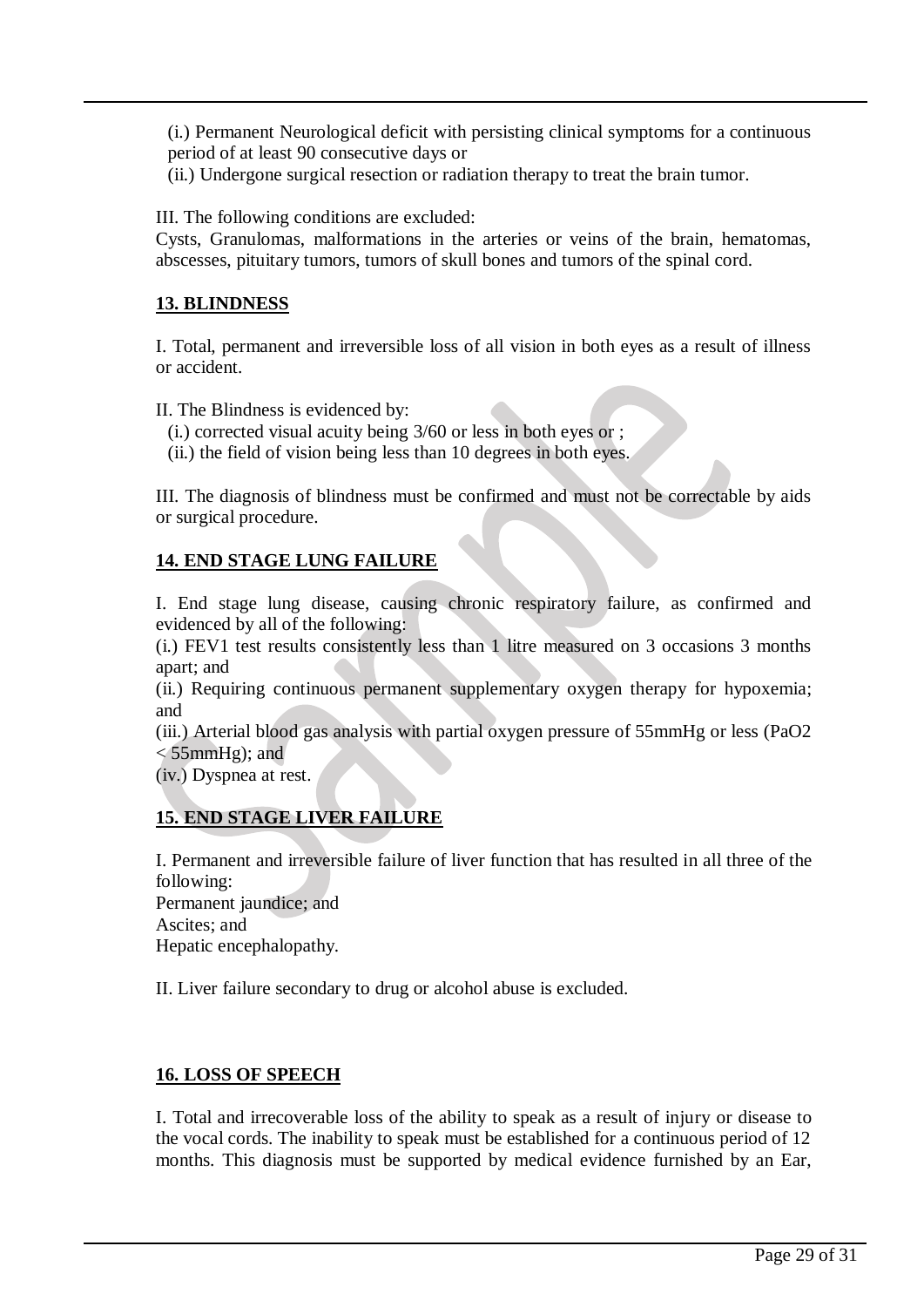Nose, Throat (ENT) specialist.

II. All psychiatric related causes are excluded.

#### **17. LOSS OF LIMBS**

I. The physical separation of two or more limbs, at or above the wrist or ankle level limbs as a result of injury or disease. This will include medically necessary amputation necessitated by injury or disease. The separation has to be permanent without any chance of surgical correction. Loss of Limbs resulting directly or indirectly from selfinflicted injury, alcohol or drug abuse is excluded.

#### **18. MAJOR HEAD TRAUMA**

I. Accidental head injury resulting in permanent Neurological deficit to be assessed no sooner than 3 months from the date of the accident. This diagnosis must be supported by unequivocal findings on Magnetic Resonance Imaging, Computerized Tomography, or other reliable imaging techniques. The accident must be caused solely and directly by accidental, violent, external and visible means and independently of all other causes.

II. The Accidental Head injury must result in an inability to perform at least three (3) of the following Activities of Daily Living either with or without the use of mechanical equipment, special devices or other aids and adaptations in use for disabled persons. For the purpose of this benefit, the word "permanent" shall mean beyond the scope of recovery with current medical knowledge and technology.

III. The Activities of Daily Living are:

(i.) Washing: the ability to wash in the bath or shower (including getting into and out of the bath or shower) or wash satisfactorily by other means;

(ii.) Dressing: the ability to put on, take off, secure and unfasten all garments and, as appropriate, any braces, artificial limbs or other surgical appliances;

(iii.) Transferring: the ability to move from a bed to an upright chair or wheelchair and vice versa;

(iv.) Mobility: the ability to move indoors from room to room on level surfaces;

(v.) Toileting: the ability to use the lavatory or otherwise manage bowel and bladder functions so as to maintain a satisfactory level of personal hygiene;

(vi.) Feeding: the ability to feed oneself once food has been prepared and made available.

IV. The following are excluded:

(i.) Spinal cord injury;

### **19. PRIMARY (IDIOPATHIC) PULMONARY HYPERTENSION**

I. An unequivocal diagnosis of Primary (Idiopathic) Pulmonary Hypertension by a Cardiologist or specialist in respiratory medicine with evidence of right ventricular enlargement and the pulmonary artery pressure above 30 mm of Hg on Cardiac Cauterization. There must be permanent irreversible physical impairment to the degree